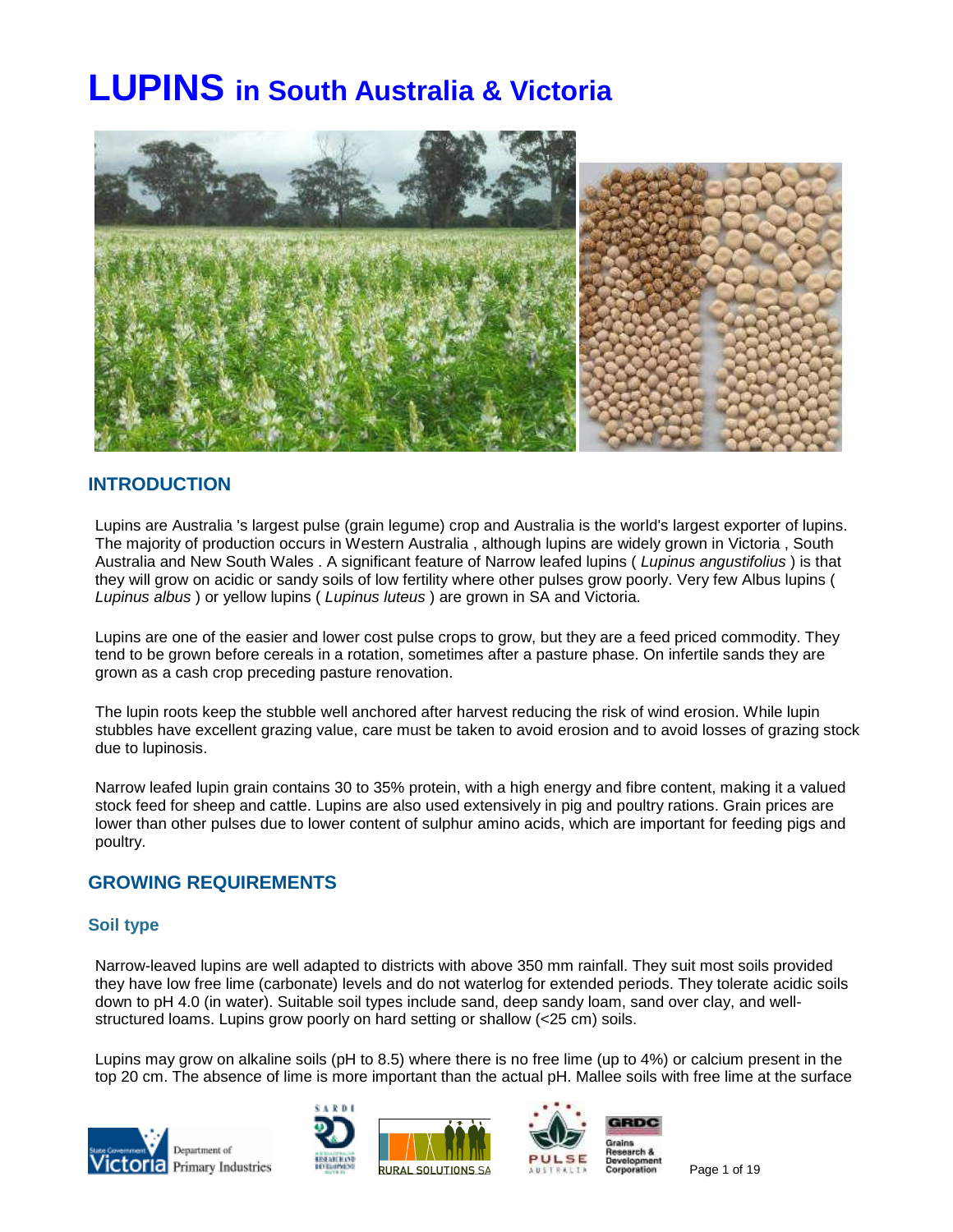will be too alkaline for lupins. Check several places and depths for the presence of free lime using drops of 10% hydrochloric acid solution. Fizzing indicates excessive free lime is present. Soil can be tested using soil testing services.

Narrow-leaved lupin types yield best and most reliably on fertile soils. They can grow satisfactory on deep and infertile sands provided enough Fertiliser is applied. Weak crops grown on unsuitable soils or with low phosphorus, potassium or sulphur are more prone to disease. The losses can be severe, particularly in the second of two successive crops grown.

They grow poorly on hard setting or shallow soils where root penetration is limited. The best yields and most reliable production occur on deep fertile soils. It is important that phosphorus Fertiliser is applied to infertile sands to achieve satisfactory growth.

Albus lupins are of value only in areas with heavy, fertile and free-draining soils. They have very low levels of phomopsis in their stubble but have not consistently out-yielded conventional narrow-leafed types in the presence of free lime in the soil. They appear resistant to cucumber mosaic virus, tolerate brown leaf spot on heavy soils but are very susceptible to anthracnose. They grow poorly on sands and are more prone to brown leaf spot on infertile soils. They are very sensitive to waterlogging.

## **Climate**

Lupin flowers do not tolerate frost, but the extended flowering period allows lupins to compensate for lost flowers.

Temperatures above 30° C at flowering can cause substantial flower abortion. Even under normal conditions, however, only about a quarter of the flowers develop into pods. Poor pod set can occur where vegetative growth is excessive, and in seasons or areas without a vegetative check to trigger pod setting.

## **Paddock Selection**

Choose a paddock where there is no free lime (up to 4%) or calcium present in the top 20 cm. The absence of lime is more important than the actual pH. Free lime can be detected by applying drops of 10% hydrochloric acid solution to the soil. Any fizzing shows that lime is present and is a particularly good test for small, shot sized granules of lime that are often responsible for substantial reductions in lupin growth and production.

Lupins are not susceptible to most cereal diseases. Rhizoctonia root rot is an exception; it can infect all crop species. Lupins complement rotations with cereals. Soil residues of sulfonylurea herbicides may render a paddock unsuitable for lupins for one or more seasons. Plant back periods on the labels of these herbicides should be strictly adhered to in order to avoid damage from residues.

# **PLACE IN ROTATION**

Lupins grow and yield better after cereals than after pasture. Cereal yields are higher after lupins than after pasture. On infertile soils or after high yielding lupin crops, cereals grown after lupins will still need nitrogen Fertiliser applications.

Pasture production is also better after lupins than after cereals, particularly on infertile sands.

Growing successive lupin crops is not recommended because of the risk of disease, particularly *Pleiochaeta.* Where close cropping of lupins is intended, remove as much lupin stubble as possible to ensure less disease is carried through, treat the seed with a fungicide, leave cereal stubble to cover the ground and direct drill.







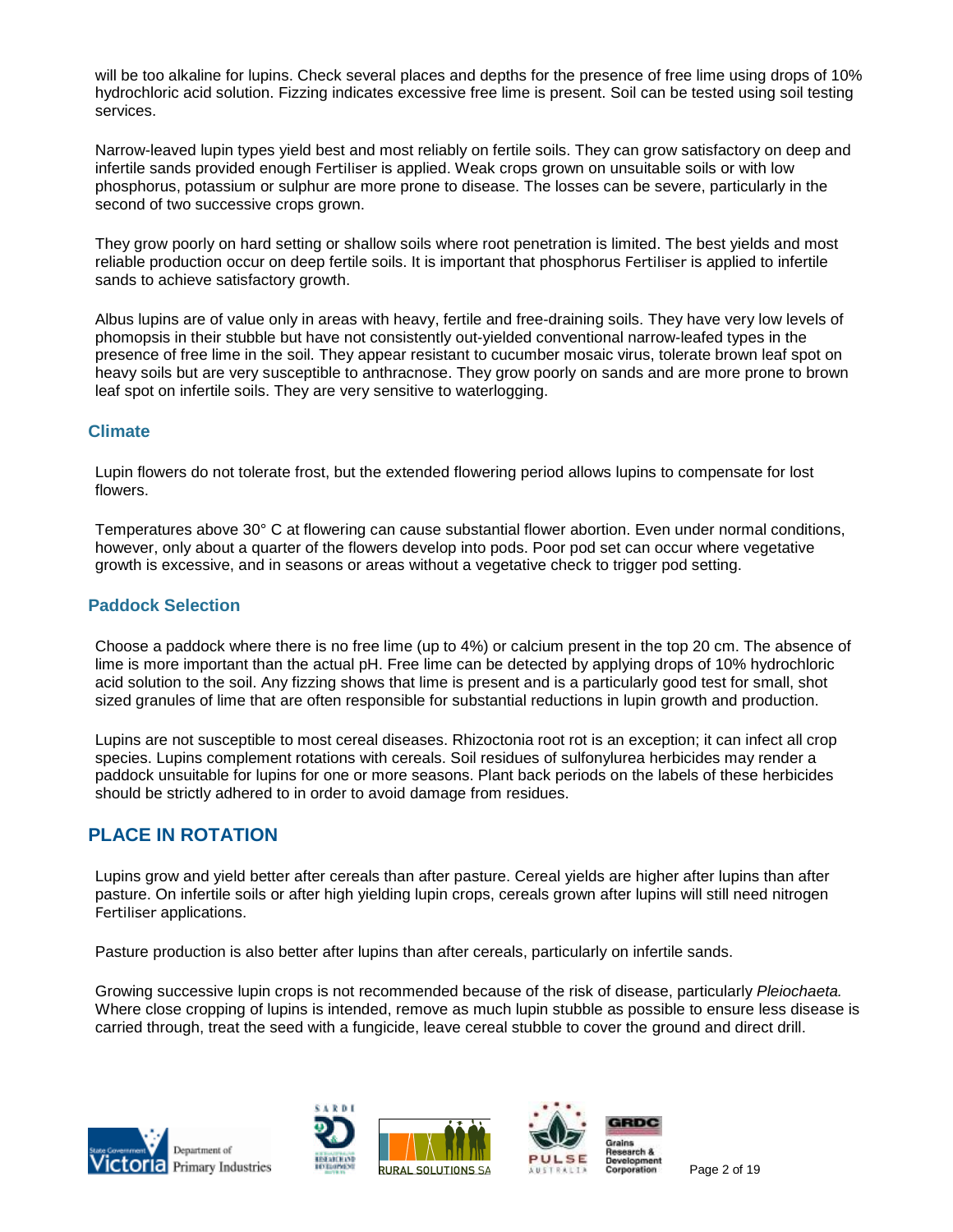Lupins grown in rotation with cereals have the advantage of:

- providing cash income although the price of the grain is often lower compared with other pulses, the value to the growth of subsequent crops is often greater,
- maintaining or improving available soil nitrogen as lupins gain much of their nitrogen needs from fixation rather than from the soil,
- often dramatically increasing yields of cereals following lupins, in particular on sandy soils,
- decreasing cereal disease they assist control of cereal root diseases, provided grassy weeds are controlled,
- allowing the use of herbicides like simazine which control Silver Grass,
- can be crop topped to prevent herbicide resistant weeds setting seed.
- being the only pulse crop suited to acidic sandy soils
- offering a cheap, less erosion prone alternative legume to peas where soils are suitable.

Be aware of herbicide residues and plant-back requirements in the rotation.

For more detailed information on 'Herbicide residues and rotation planning' [click here for herbicide residual](http://www.pulseaus.com.au/publications/crop_management/446/Residual herbicides and weed control.pdf) [brochure](http://www.pulseaus.com.au/publications/crop_management/446/Residual herbicides and weed control.pdf) or [GRDC 2007 brochure](http://www.grdc.com.au/growers/res_upd/south/agdrought07.pdf) after the drought (including herbicide residues)

# **VARIETIES**

# **Types**

There are many species of lupin, four of which have been used in broad-area production in Australia:

- Narrow leaf lupin ( *L. angustifolius* ) accounts for the majority of production.
- Broad leaf or albus lupin ( *L. albus* ) has large seeds but a limited production area, mainly in NSW
- Sand plain or blue lupin ( *L. cosentinii* ) has bitter seed and is used for grazing in WA.
- Yellow lupin ( *L. luteus* ) commercial production is even less than for albus lupins and is confined to the eastern wheatbelt in WA and a few crops in NSW.

Following the detection of the fungal disease lupin anthracnose in WA, there have been restrictions placed on the transport of lupin grain and seed into the eastern states. Anthracnose infection in SA has been confined to the southern Eyre Peninsula in narrow leafed lupins, and the Lower South-East in bitter albus lupins.

Annual inspections of lupin crops confirm that Victoria remains free of anthracnose.

## **Narrow leaf lupin**

Varieties are available for production in most cropping zones of southern Australia with an average annual rainfall of at least 300mm. They are well adapted to lower fertility sandy soils and the stubble is well anchored to resist wind erosion after harvest. Narrow leaf lupins are tolerant of acid soils with high levels of exchangeable aluminium and manganese. They are not suitable for highly alkaline or calcareous soils, where free lime exceeds 4% or where the surface soil pH is greater than 8.5 (water). Narrow leaf lupins prefer well-drained soils that are not prone to waterlogging.

A wide range of varieties is available to growers. See the variety sowing guides for each state for full variety details. Choose varieties for their grain yield, area of adaptation, and resistance to diseases and pests.

The new variety Mandelup is rapidly gaining popularity and is expected to be rapidly adopted in both states to replace many of the current favourites. Wonga, Jindalee and the long time favourite Merrit have been the most







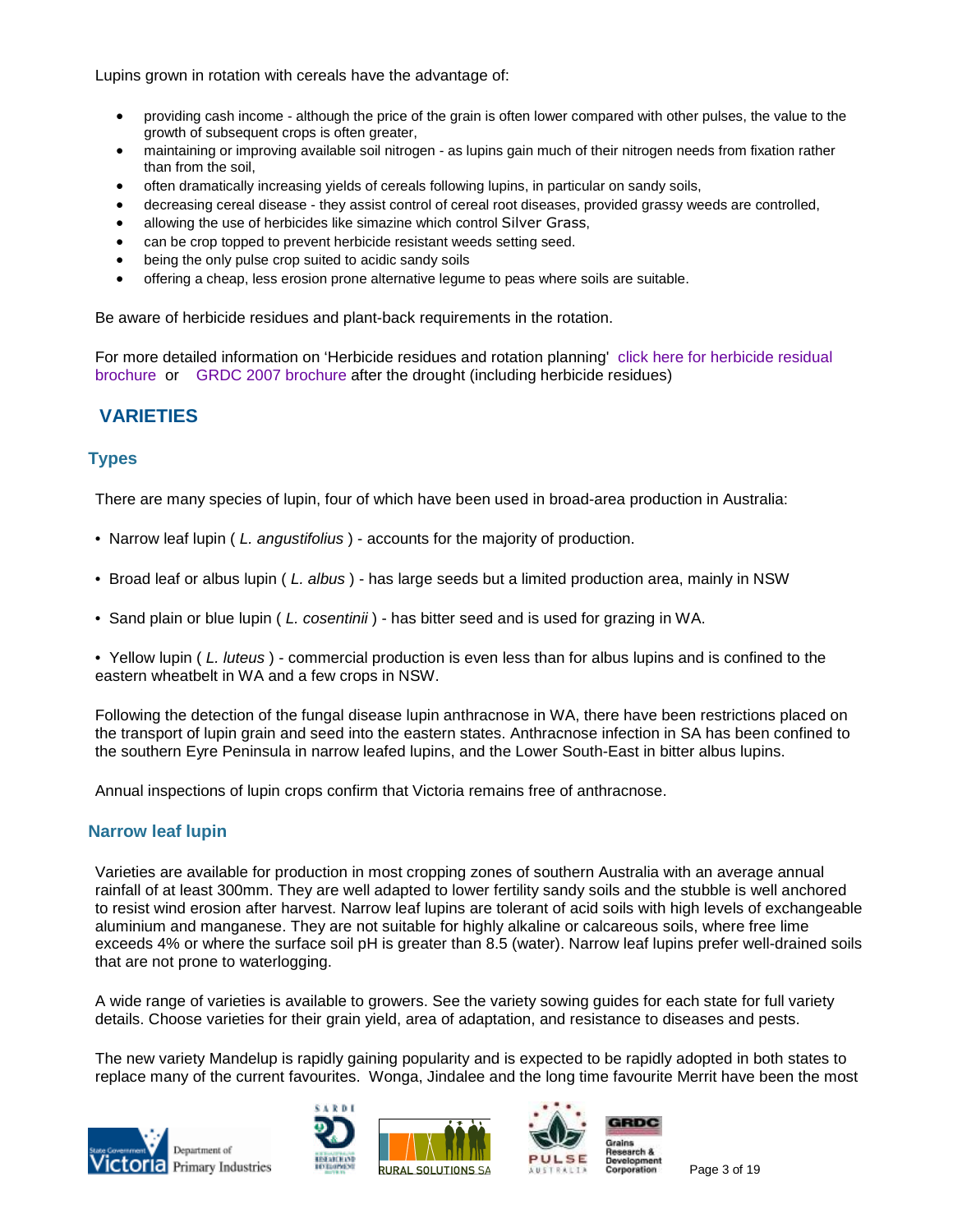widely grown lupin varieties in SA, with some Quilinock and Moonah grown. Moonah has been widely grown variety in Victoria , with less Jindalee.

Varieties have varying flowering dates, maturities and ability to pod under lush vegetative conditions. They also have varying levels of resistance and susceptibility to anthracnose, an important issue in managing the risk in SA. Varieties also have varying levels of resistance to phomopsis infection on the stems, which can differ from resistant to infection on the pods and seeds at maturity. With phomopsis resistance, lupinosis is not eliminated, but the potential for stubble toxicity is reduced.

# **Albus lupin**

Albus lupins are of value only in areas with heavy, fertile and free-draining soils. The larger seed with higher protein content may attract premiums for limited niche markets. Albus lupins generally yield less than narrow leaf lupins in low rainfall regions but can have a yield advantage under higher rainfall conditions of at least 450mm. They are sensitive to waterlogging but will tolerate soils with a slightly greater alkalinity than narrow leaf lupins.

Current commercially grown varieties are very susceptible to lupin anthracnose, although the new variety Andromeda released in WA has some resistance. They have very low levels of phomopsis in their stubble. Their susceptibility to the presence of free lime in the soil is similar to the narrow-leafed types. They appear resistant to cucumber mosaic virus and tolerate to brown leaf spot on heavy soils. They grow poorly on sands and are more prone to brown leaf spot on infertile soils. They are very sensitive to waterlogging.

Kiev Mutant has been the commonly grown albus lupin variety. Luxor and Rosetta are likely to replace it with time, seed of these new varieties being available in 2008. The seed of albus lupins should be tested for bitter contaminants.

For information on testing broadleaf albus lupins for bitterness [click here](http://www.pulseaus.com.au/crops/lupins/410/Southern PULSE TECH-NOTE lupin alkaloids (Aug 2006).pdf)

## **Yellow lupin**

It was released as an option for acid soils.

Wodjil is the first variety of Yellow lupins ( *L. luteus* ) released in WA with early flowering for Australian conditions. It was released for the acidic sands of WA where aluminium toxicity was likely . It does not yield as well as narrow leafed lupins on most other soils. Yellow lupins have higher seed protein content than all other lupins, and also have higher sulphur amino acids and lysine. Wodjil is highly resistant to brown spot and Pleiochaeta root rot, and is immune to cucumber mosaic virus. It is tolerant of Mn deficiency, and highly efficient at extracting P from soil. Wodjil is tolerant of mild water logging on sands. It is very susceptible to Aphids and anthracnose.

For the SARDI lupin variety sowing guide [click here](http://www.sardi.sa.gov.au/pdfserve/fieldcrops/research_info/sowing_guide/lupinsfs.pdf)

For descriptions on lupins for sowing in Victoria [click DPI sowing guide 2007 update](http://www.dpi.vic.gov.au/dpi/nrenfa.nsf/93a98744f6ec41bd4a256c8e00013aa9/0675dbb1a8c949ceca2572b20028c702/$FILE/VWCSUpdate07.pdf) for 2006 [lupin sowing](http://www.dpi.vic.gov.au/dpi/nrenfa.nsf/93a98744f6ec41bd4a256c8e00013aa9/0675dbb1a8c949ceca2572b20028c702/$FILE/Lupins06.pdf) [guide](http://www.dpi.vic.gov.au/dpi/nrenfa.nsf/93a98744f6ec41bd4a256c8e00013aa9/0675dbb1a8c949ceca2572b20028c702/$FILE/Lupins06.pdf)

For the 'Variety management package for Mandelup narrow leaf lupin' [click here](http://www.pulseaus.com.au/crops/lupins/407/Mandelup VMP & Brochure.pdf)

For the 'Variety management package for Luxor albus lupin' [click here](http://www.pulseaus.com.au/crops/lupins/358/Luxor Brochure & VMP.pdf)

For the 'Variety management package for Rossetta albus lupin' [click here](http://www.pulseaus.com.au/crops/lupins/356/Rosetta Brochure & VMP.pdf)

For more detailed PBR information [click here](http://www.sardi.sa.gov.au/pdfserve/fieldcrops/research_info/sowing_guide/breed.pdf)







Page 4 of 19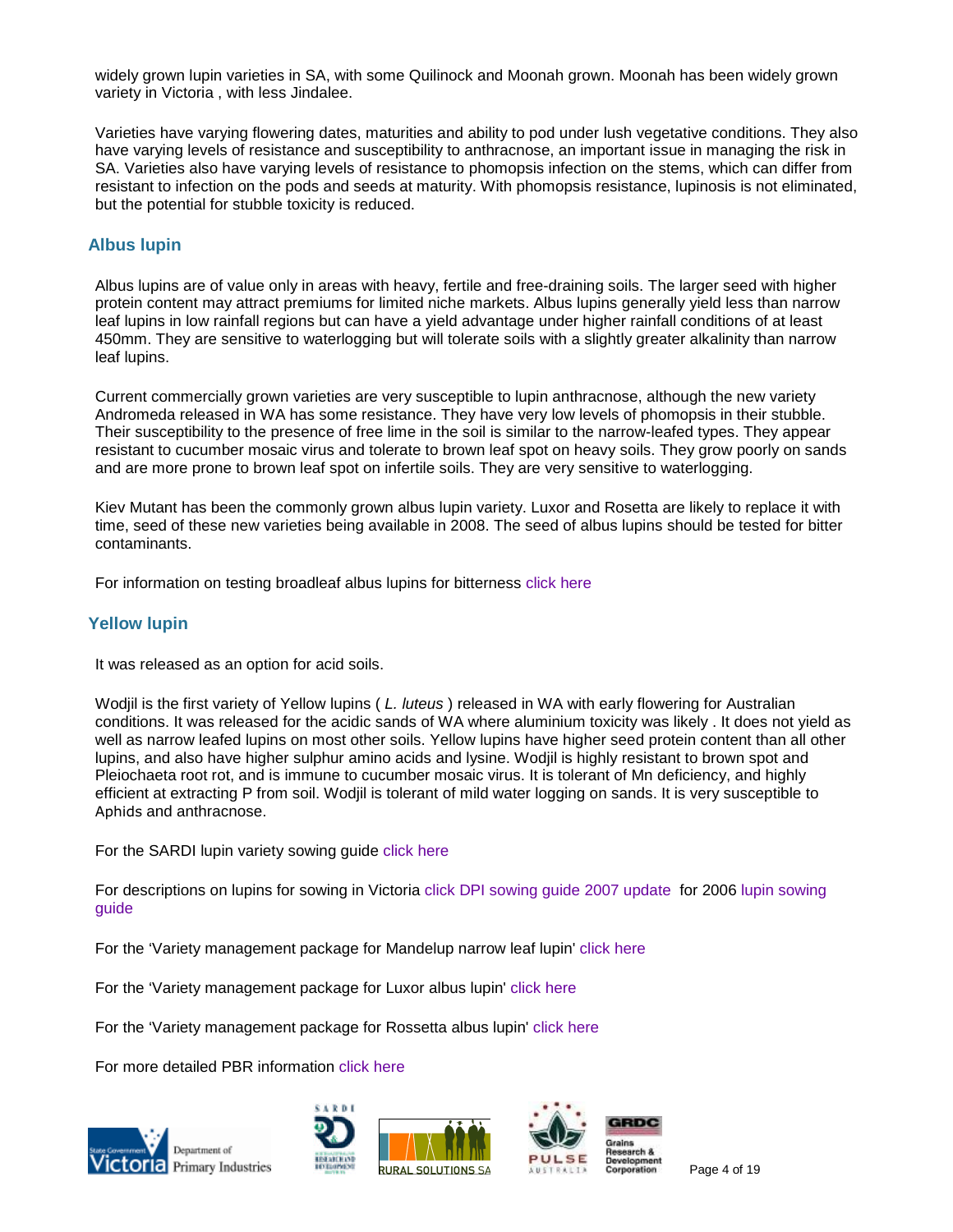# **SOWING**

# **Seed Quality**

Lupin seed should have high germination, purity and be free from disease. A "clean" result from seed tests for Cucumber Mosaic Virus (CMV) and lupin anthracnose does not guarantee that the seed bulk is 100% free of those diseases but it is highly recommended when new seed is purchased. An annual CMV test will detect a build up in infection levels of seed produced on the farm. A germination of above 75% is preferable.

Harvest farm seed from fertile areas that are disease free and weed free. Seed from low fertility areas may have low seed phosphorus and potassium which reduces seedling vigour and causes poorer establishment in colder conditions. Grading removes weed and other crop seed contamination.

#### **Inoculation**

The rhizobia strain to effectively nodulate lupins and fix nitrogen does not occur naturally in Australian soils. Apply type G inoculum on the seed of the first lupin crop sown in a paddock. The inoculum may persist in for 10 years or more after a successful lupin crop. Re-inoculation may be needed for each lupin crop in some rotations.

Double recommended rates and commercial stickers are suggested when first sowing a paddock to lupins, particularly in cold conditions or with late sowing. Store inoculum in a cool, shaded place or the crisper of a fridge. Inoculated seed should also be kept cool and ideally used within 24 hours. Rhizobia die quickly between inoculation and sowing. After 3 days there will be so few rhizobia surviving (even under ideal storage conditions) that the seed must be re-inoculated before sowing. New granular and other forms of inoculum becoming available may assist in rhizobial survival, particularly when the lupins are sown dry. Do not mix inoculants and seed dressing together unless the inoculant's label specifies compatibility.



For information on assessing nodulation [click here](http://topcrop.grdc.com.au/statesites/vic/pubs/pdfs/nodulation.pdf)

## **Seed dressings**

Treating seed with fungicides protect seedlings against brown leaf spot and the more devastating form of the disease, known as Pleiochaeta root rot. Iprodione (for example Rovral ® liquid seed dressing fungicide ) and procymidone (for example Sumitomo Sumisclex ® broadacre fungicide ) seed dressings reduce the incidence of seed-borne infection. Both are effective on brown leaf spot, but cannot fully control pleiochaeta root rot, especially under severe conditions. Seed dressing is desirable in close lupin rotations. If seed is to be inoculated, apply the inoculum to fungicide treated seed just before sowing.

Seed treatment with thiram fungicide will reduce spread of anthracnose by seed. This fungicide gives poor control of brown leaf spot and should be used in conjunction with the above products.







Page 5 of 19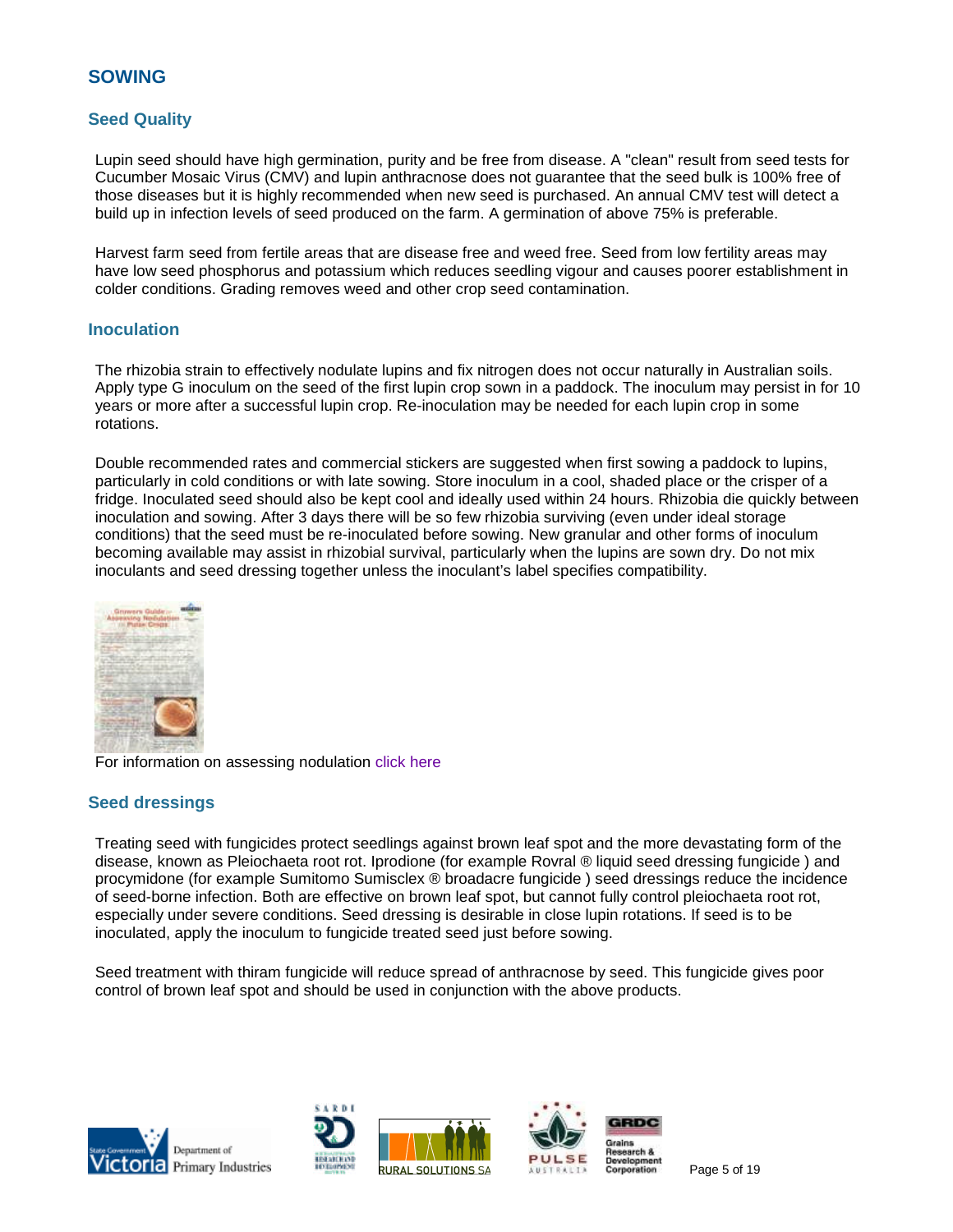

For information on 'Pulse seed treatment and foliar fungicides' [click here](http://www.pulseaus.com.au/crops/faba_beans/394/Pulse seed and foliar fungicide treatments May 2006.pdf)

# **Paddock preparation**

Ensure early paddock preparation to enable timely sowing. Lupins can suit a wide range of sowing conditions. And can be successfully direct drilled so long as correct seed depth is maintained. Maintaining trash on the soil surface is beneficial in reducing raindrop splash transmission of fungal spores from the soil to lupin seedlings.

Cultivated seed beds may result in better seed-soil contact, can be less demanding on seeders, and enable pre-emergent herbicides to be incorporated. However erosion risks are higher if trash is not present

Control measures for large populations of problem weeds should start well before sowing. The practical way to suppress Skeleton Weed is to apply an appropriate herbicide in the previous cereal crop.

# **Sowing**

Sowing time, variety choice, stubble cover and row spacing can help influence the risk of frost damage.

#### [Click here for ways to minimise frost damage in pulses](http://www.pulseaus.com.au/publications/crop_management/448/Managing frost in pulses and minimising the damage detailed 4 pager.pdf)

Although early lupin sowing is desirable, it should not be at the expense of good management to ensure effective establishment, weed control and nodulation. Lupin crops should ideally be sown into a moist seedbed to ensure good even establishment and nodulation. On non-wetting sands, sowing during or just before rain will give the best nodulation and establishment.

#### *Non-wetting sands*

The claying of non-wetting (oily) sands has dramatically improved the potential for lupin production on these soils, provided the clay applied is not too sodic or calcareous.

On non-wetting sands, dry ploughing at normal depth is not recommended. Deep ploughing (200 to 300 mm) reduces the non-wetting problem but is expensive and can cause drifting.

Disturbing the non-wetting sand by ploughing, cultivation or harrowing during rain reduces the non-wetting character and achieves uniform wetting. Harrowing or cultivating during and after rain mixes the soil and is effective in improving its wetting ability.

To direct drill lupins into non-wetting sands, adjust the sowing rows (15 to 45 cm) to sow shallow in the bottom of deeply cut furrows. Compact the soil in the furrow, using either press wheels, step-pack rollers or heavy chains dragging behind each tyne. This allows the ridges to remain dry and channels the moisture into the furrow near the seed. Sow across contours to prevent run off. Often a split application of herbicide is used. If the herbicide is applied post-sowing, it can be washed into the furrows causing crop damage in the furrows and poor weed control on the ridges. Applying the simazine pre-seeding is preferable, but poor weed control in the furrows can then sometimes occur.









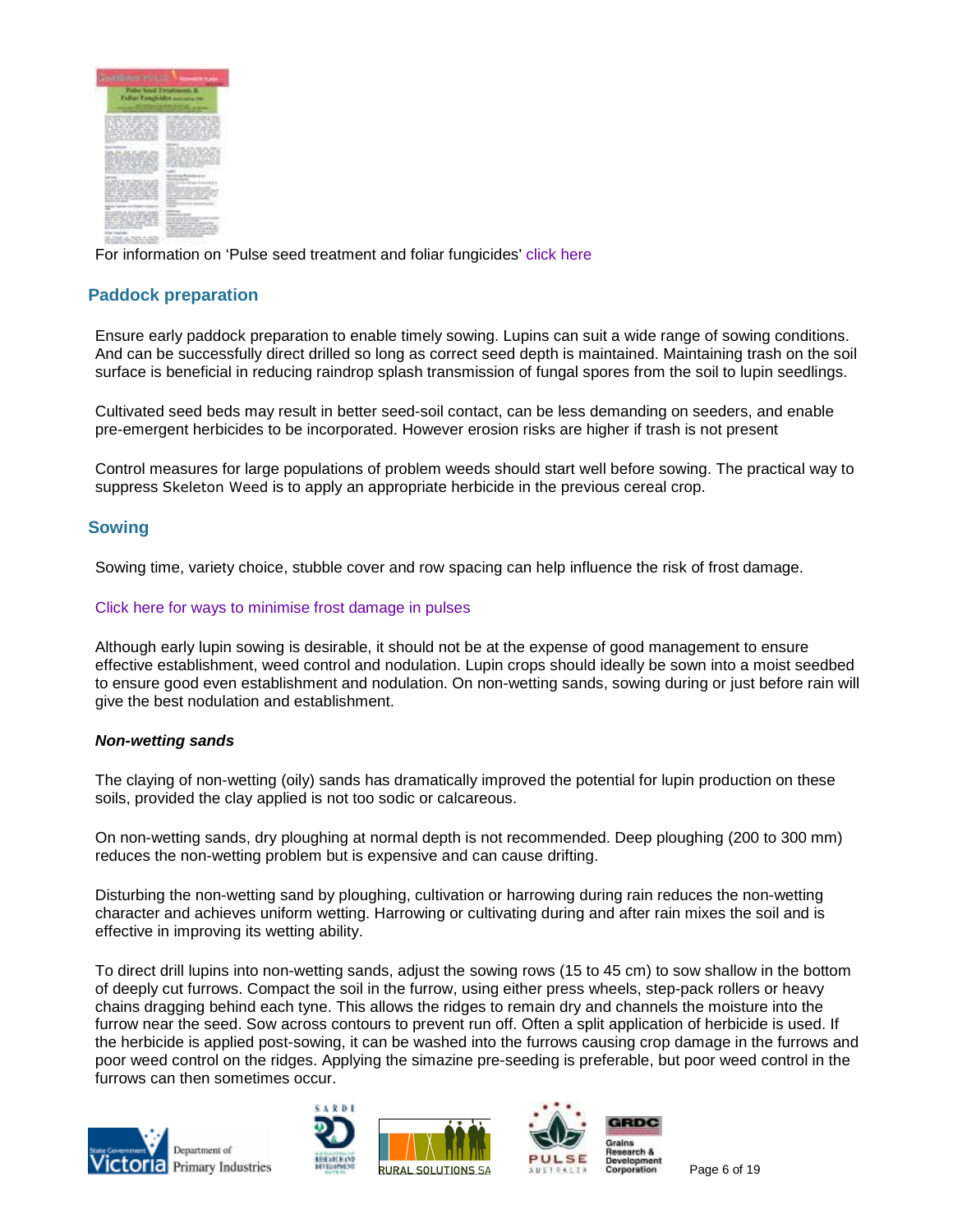#### *Heavy soils or clayed sands*

Crusting of hard setting clays and red brown earth soils can cause lupin establishment problems. Avoid deep sowing and surface compaction after sowing. Stubble retention will assist in establishment by preventing compaction by rain before emergence.

Deep ripping can benefit lupins in soils with hard pans and subsoil structure problems.

#### *Bracken areas*

In bracken fern areas, herbicides such as glyphosate or Brushoff® should have been applied in the previous spring to kill the bracken. Cultivation on bracken areas should start in January or February by blade ploughing or disc ploughing.

This early preparation allows the bracken trash to become brittle for easier breakdown with later workings and will help conserve moisture for early sowing. The sand will be very dry and fluffy however, and will need rolling after rains.

Herbicides, early ploughing combined with early lupin sowing reduces the subsequent bracken density.

## *Reduced or no tillage*

Lupins can be successfully direct-drilled where the soil is sufficiently friable to give good seed to soil contact.

Controls need be in place for weeds and red-legged earth-mite control.

The increased risk of rhizoctonia with direct drilling can be reduced by a three-week weed free period before sowing, and by using cultivating tynes at seeding that cultivate deeper than the sowing depth. At least one working or soil disturbance before seeding could be desirable on sandy soils where rhizoctonia is a frequent problem.

Carefully check soil moisture is adequate for direct drilling or reduced tillage, especially on non-wetting soils.

## *Dry sowing*

Dry sowing lupins can be successful on paddocks that have grown a well nodulated lupin crop within the last four years, provided it is not a non-wetting sand. Some herbicides may need to be applied before seeding, others after the germinating rains. Nodulation could be severely reduced if lupins are dry sown into a paddock that has not grown lupins before. Granular inoculums now available may enable lupins to be dry sown in paddocks that require rhizobia inoculation.

For further information on 'Dry sowing of pulses' [click here.](http://www.pulseaus.com.au/publications/crop_management/332/Dry Sowing of Pulses - Press Release 6.6.05.pdf)

# **Sowing depth**

Avoid sowing lupins too deep. The actual depth will vary, needing to be shallower on the harder setting heavier soils. Sow at from 10 to 30 mm, and never deeper than 50 mm. Broadcast sowing on sands can be an effective, quick low-cost method of crop establishment, provided Pleiochaeta root rot is not a potential problem. The soil must be loose and moist to broadcast seed, and on heavier soils prickle chaining, harrowing or rolling may be necessary to cover the seed.

Sowing slightly deeper than normal may reduce infection by brown leaf spot spores near the soil surface but do not sow deeper than 5 cm in an attempt to reach moisture. Deep sowing should also be avoided on heavy,









Page 7 of 19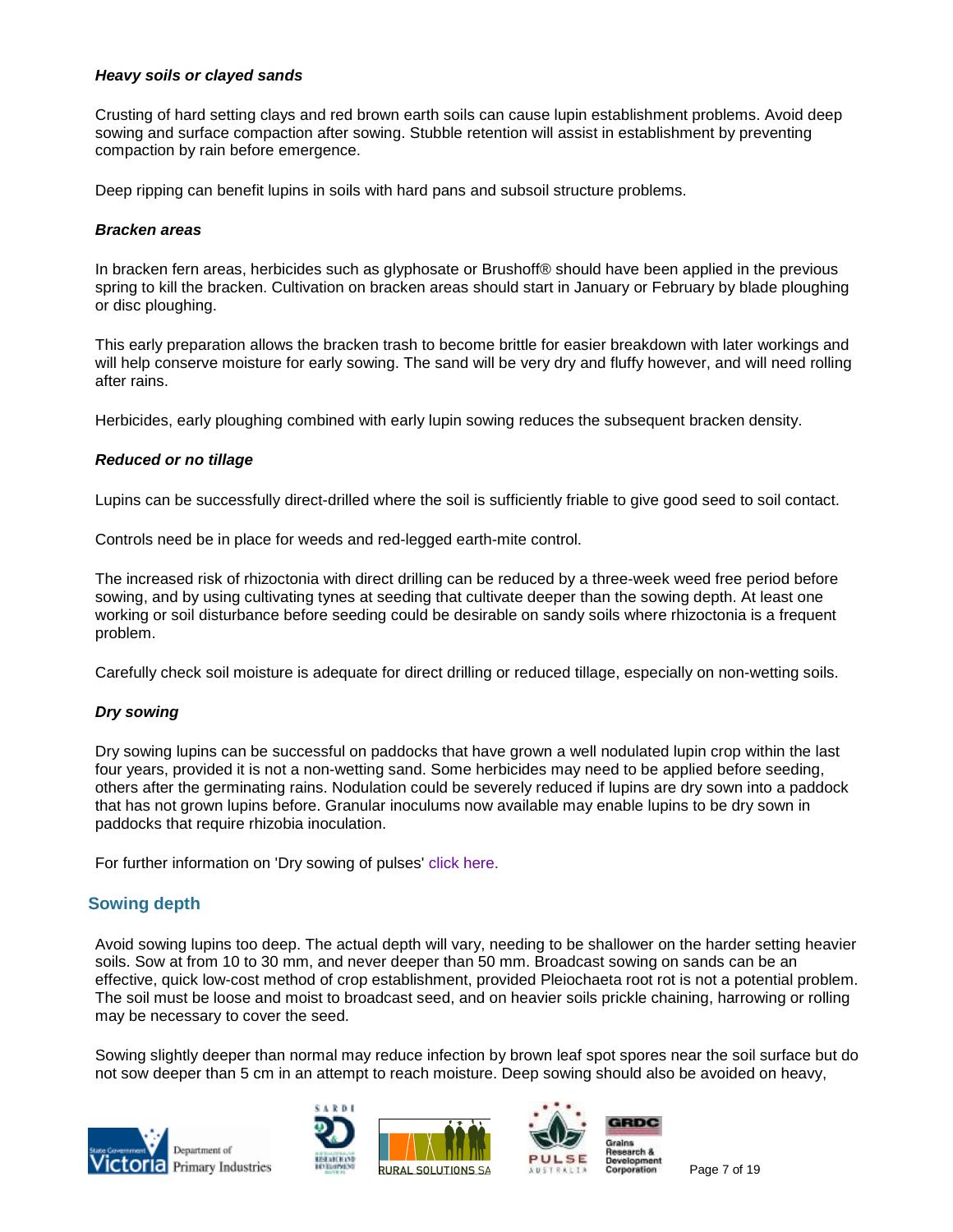crusting soils. Retaining stubbles reduces soil compaction by rain. Late sowing into cold, wet soils and poor vigour seed can reduce crop establishment and may lead to crop failure.

To minimise the risk of rhizoctonia, use tynes that cultivate deeper than the sowing depth, ideally placing phosphorus Fertiliser at this greater depth as well. Perhaps work the soil once prior to sowing on sandy soils where rhizoctonia is more likely.

## **Seeding rates/ plant densities**

Densities of 45 plants/m  $^2$  or greater are suggested for narrow leaf varieties. This equates to a sowing rate of 75 to 100 kg a hectare of 75% germinable seed. Use higher densities if sowing is delayed or if the crop is weakened by low fertility or weed competition. On heavier soils in low rainfall areas and in long-season areas plant densities should not exceed 45 plants/m<sup>2</sup>. Suggested plant densities remain the same for row spacings from 150-350 mm.

The seeding rate required to achieve these plant densities is calculated by knowing seed size, germination percentage and mortality after germination. A seeding rate of at least 100 kg/ha of seed with at least 75% germination is a guide for narrow leaf lupin.

Albus lupin does not require quite as high a plant density. However, albus varieties have larger seeds, and a sowing rate of 160 kg/ha is suggested.

Use the formula: Seeding rate (kg/ha) = Plant density (plants/m<sup>2</sup>) x 100 seed wt (g) x 10 ÷ Germination percentage

# **Sowing time**

Lupins must be sown early to take advantage of warmer May temperatures for quicker seedling establishment, growth and nodulation. Sowing too early can result in excessive growth, lodging, and poor pod set, particularly on fertile soils. Late-sown lupins are shorter and yield considerably less. Frosts affect flowering and pod set but the extended flowering period enables later flowers to compensate.

Sowing after mid June is only worthwhile in particular areas with an extended growing season, *eg* on shallow sands over clay in coastal areas of the Upper and Mid South-East of SA.

Early sowing increases the risk of cucumber mosaic virus where infected seed is sown, especially with an early break to the season.

If the seasonal break is late, sow the lupins dry if the paddock has had lupins before, otherwise sow just ahead of the break or as soon after the break as possible.

For information on sowing dates in Victoria, [click DPI sowing guide 2007 update](http://www.dpi.vic.gov.au/dpi/nrenfa.nsf/93a98744f6ec41bd4a256c8e00013aa9/0675dbb1a8c949ceca2572b20028c702/$FILE/VWCSUpdate07.pdf) or for 2006 [click lupin sowing](http://www.dpi.vic.gov.au/dpi/nrenfa.nsf/93a98744f6ec41bd4a256c8e00013aa9/0675dbb1a8c949ceca2572b20028c702/$FILE/Lupins06.pdf) [guide](http://www.dpi.vic.gov.au/dpi/nrenfa.nsf/93a98744f6ec41bd4a256c8e00013aa9/0675dbb1a8c949ceca2572b20028c702/$FILE/Lupins06.pdf)

# **Rolling**

Rolling is usually carried out post sowing and best before crop emergence. Press wheels serve the same purpose of ensuring good seed to soil contact, to prevent the soil surface from drying, but do not level the soil for easier harvest. Prickle chaining can achieve all of these. Rolling is usually done with a steel or rubber tyred roller, when soil is moist but not too wet or dry. Its purpose is to flatten any ridges caused by sowing and press any rocks into the soil leaving a flat bed to allow the header comb to pick up the short crop at harvest. This reduces harvest losses, harvester wear and contamination in the seed sample.









Page 8 of 19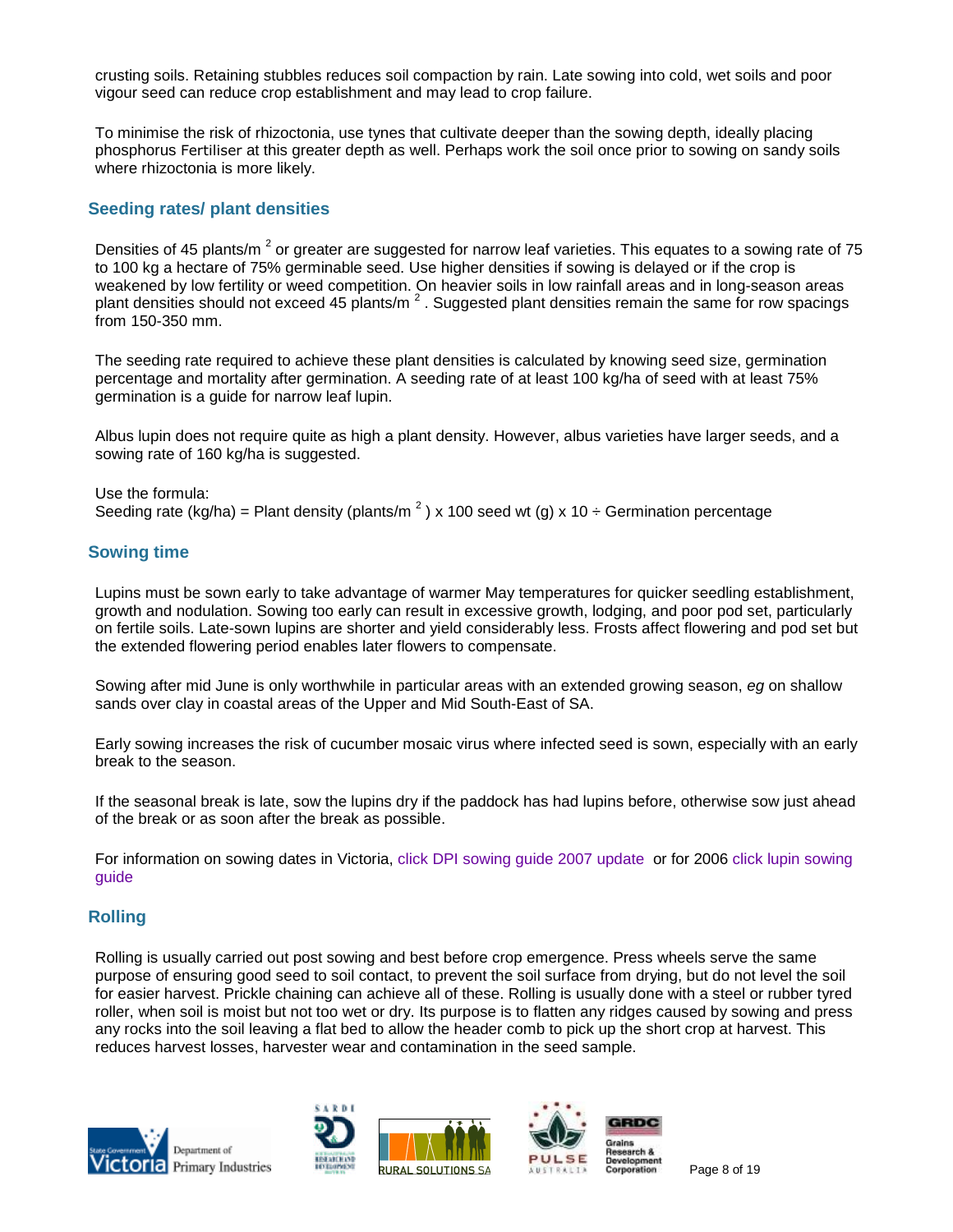# **NUTRITION**

# **Phosphorus**

Lupins have vigorous tap roots to access nutrients, however root development may be impeded by sub-soil constraints. They are highly responsive to Phosphorus (P). Rates of 15 kg/ha (160 kg/ha of superphosphate or the equivalent in high analysis Fertiliser) are justified in most environments. Higher analysis phosphate Fertilisers generally contain little sulphur so should be avoided on soils where sulphur levels are critically low, or supplementary sulphur applied, eg. with gypsum. A 1 t/ha lupin crop needs 4.5 kg/ha P. although the rate of P applied as Fertiliser will need to be greater than this on soils where P is less available to the crop eg. high pH Mallee soils.

Sowing high rates of P with lupins can reduce nodulation and crop establishment on acid soils when sowing with narrow points. Deep banding of the Fertiliser will avoid this. It is not recommended for deep acid sands where P can leach below the root zone.

## **Nitrogen**

Applying 5 kg/ha of "starter" nitrogen (N) at sowing can assist lupin establishment. At these rates nodulation is not inhibited.

#### **Potassium**

Clay soils have adequate amounts of potassium (K) for plant growth. However, sandy soils can be deficient in K. Fertiliser K is only required when there is lower than 50-70 ppm of K in the soil.

## **Sulphur**

Deficiency can occur in wet seasons on deep sands, or where Fertilisers low in sulphur (S) have been used for years. Sulphur is usually adequate on soils where gypsum has been applied in recent years.

#### **Zinc**

Zinc (Zn) is deficient in most Mallee and Wimmera soils and zinc is applied every few years as a matter of course. As pulses are more responsive to zinc than cereals the addition of 2 kg/ha Zn in Fertiliser in the lupin year makes a sensible routine. Use a Zn coated granular Fertiliser to achieve uniform distribution in the soil.

#### **Manganese**

Severe deficiencies are usually restricted to some areas of SA, even after a seeding application of Manganese (Mn). Split seeds are a symptom of a mild deficiency. Severe deficiency results in shrivelled seeds, delayed maturity and crop failure. A tissue test value of less than 20 mg/kg in the top 10 cm of stem taken just before the first flower bud opens indicates 1.0 kg/ha of Mn should be applied as a foliar spray when the primary (first) flowering stems have small pods.

Crop with Confidence, Rural Solutions SA [http://www.ruralsolutions.sa.gov.au](http://www.ruralsolutions.sa.gov.au/)

# **WEED MANAGEMENT**

The need to sow lupins early, their slow early growth coupled with the use of no till or reduced tillage techniques increases the dependence on herbicides for weed control.







Page 9 of 19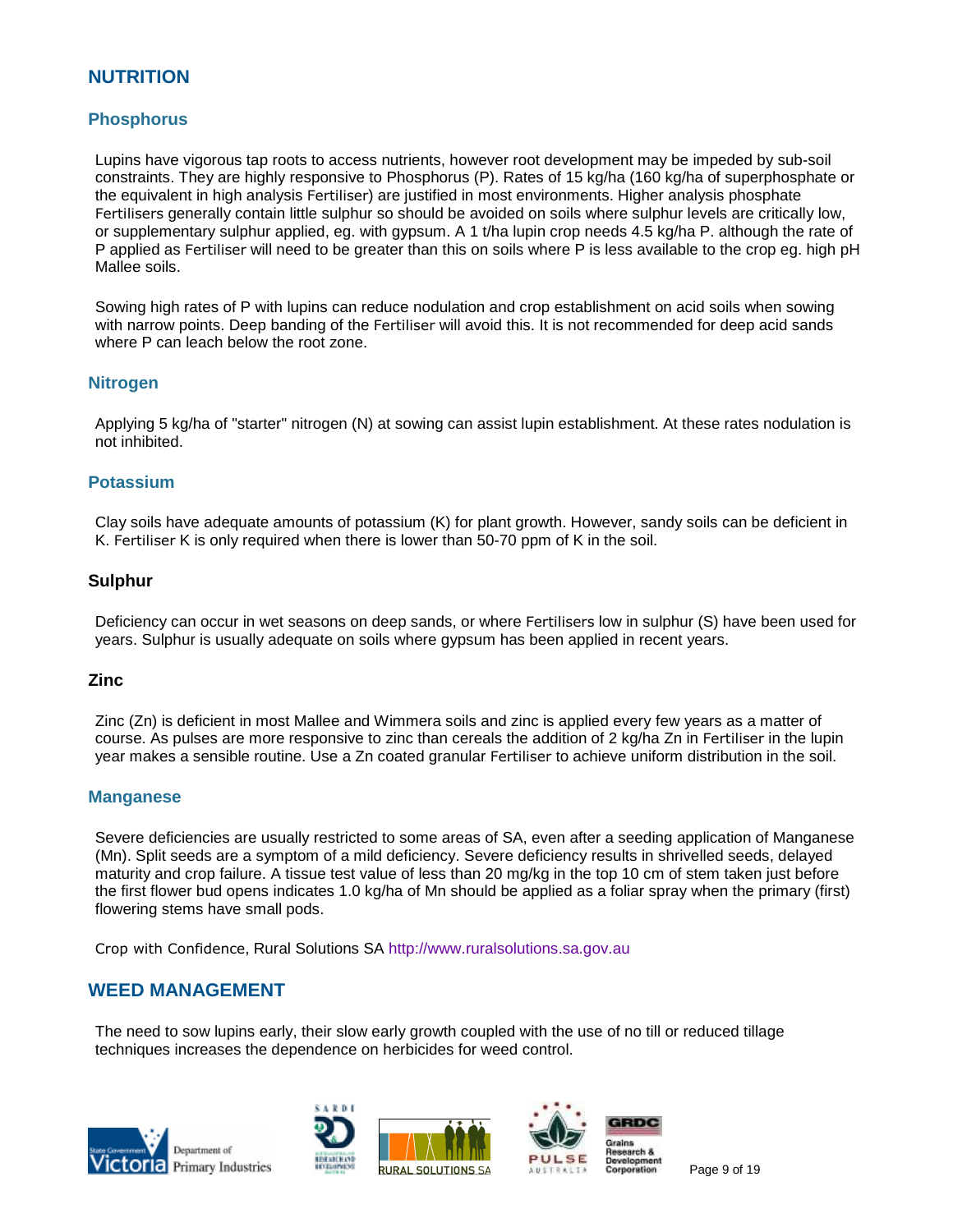Weeds can be controlled by:

- Spray-topping in pasture years to lessen weed seed set.
- Effective weed control in preceding cereal crops.
- Cultivation and knockdown herbicides.
- Early sowing of the lupins for better weed competition.

Weeds should be controlled pre-seeding, using crop rotations including cereals to minimise weed build up, spray-topping in pasture years to lessen weed seed set, planting vigorous high density early crops for better weed competition and using cultivation and knockdown herbicides.

Pre-emergent weed control options include trifluralin, simazine and diflufenican. Post -emergent herbicide options for broadleaf weeds include metosulam, diflufenican, picolinefen and simazine.

Simazine is widely used, pre-sowing, often mixed with trifluralin, or applied post-sowing pre-emergence. It is a broad-spectrum residual herbicide that controls a wide range of broadleaf weeds and grasses for a four to eight week period.

A range of post-emergent grass herbicides is available to control most grasses, including Silver Grass and sand fescue.

Overuse of particular groups of herbicides can lead to herbicide resistance, especially in grass weeds. To avoid herbicide resistance, weed management through the rotation should minimise the need for herbicides. Avoid overuse of any one chemical group, use the least selective herbicide, and avoid the need to spray high weed populations. Effective grass control in the lupin crop has the benefit of reducing the need for selective grass herbicides in the following cereal year.



For South Australia, Refer to latest *Pulse weed spraying chart*. Rural Solutions SA Roseworthy Information Centre are: Freecall: 1800 356 446 www.ruralsolutions.sa.gov.au.

# **DISEASE**

Management prior to sowing is important for minimising losses from disease.

Key strategies are:

- Make every effort to use seed which is free from lupin anthracnose and CMV.
- Avoid sowing deeper than 5 cm.
- Allow at least three years between lupin crops, preferably four years.
- Retain stubble or other ground cover to prevent rain splash.









Page 10 of 19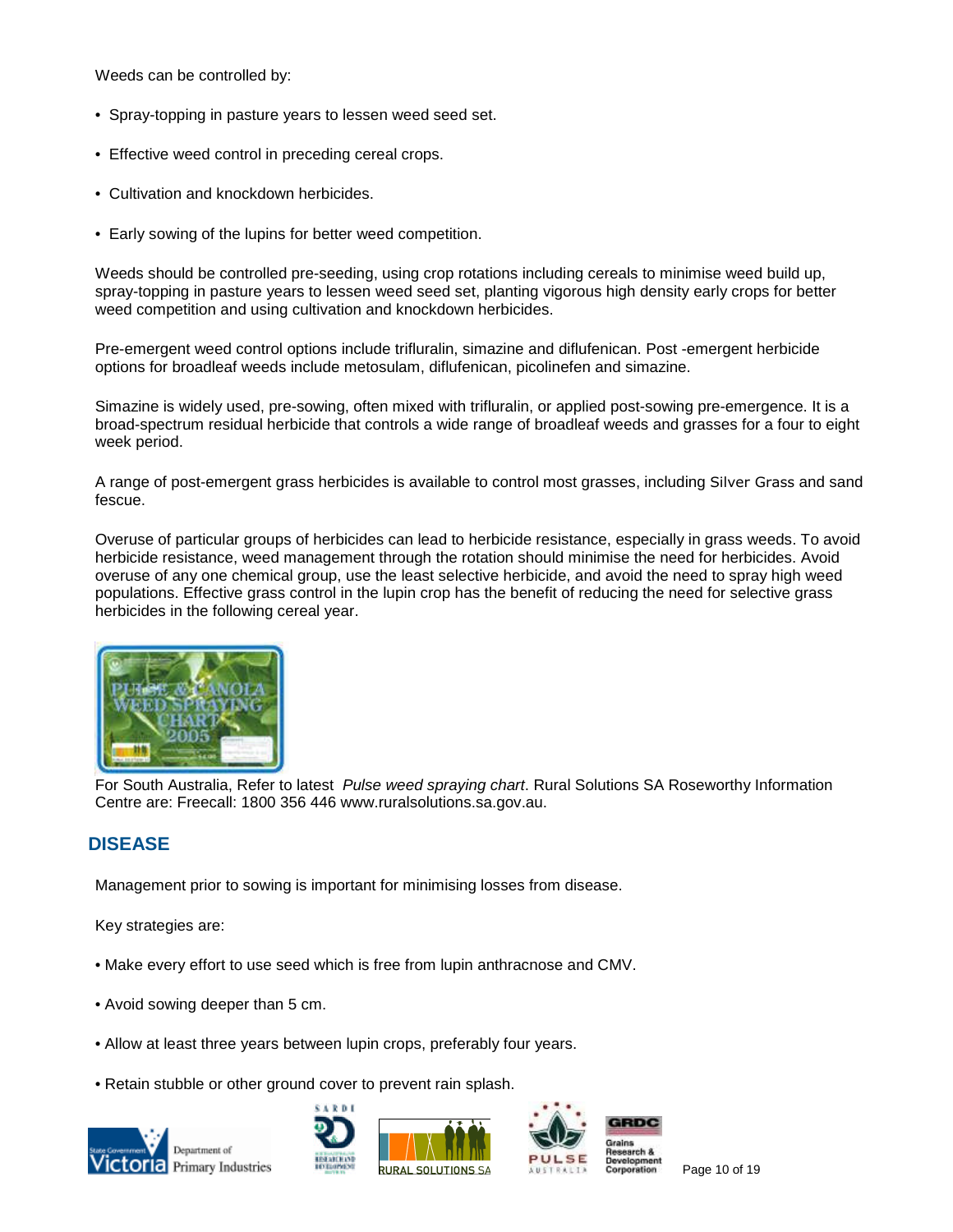• Be wary of sowing this season's lupin crop adjacent to last season's lupin paddock

# **Viruses**

For information on how to minimize viruses in pulses and control of their transmission by aphids and other vectors, [click here.](http://www.pulseaus.com.au/publications/pulse_update_annual/455/Southern Pulse Tech Note Flash - Virus Management.pdf)

For more information on specific viruses in pulses and lupins: Cucumber Mosaic Virus (CMV) in lupins, [click](http://www.dpi.vic.gov.au/dpi/nreninf.nsf/9e58661e880ba9e44a256c640023eb2e/138724c052400364ca256f0f00832858/$FILE/AG0398.pdf) [here](http://www.dpi.vic.gov.au/dpi/nreninf.nsf/9e58661e880ba9e44a256c640023eb2e/138724c052400364ca256f0f00832858/$FILE/AG0398.pdf) or for CMV in pulses, [click here.](http://www.dpi.vic.gov.au/dpi/nreninf.nsf/9e58661e880ba9e44a256c640023eb2e/384a72caea802bfdca25720c0008b5b1/$FILE/AG1207_Aug06.pdf) To see about Alfalfa Mosaic Virus (AMV), [click here](http://www.dpi.vic.gov.au/dpi/nreninf.nsf/9e58661e880ba9e44a256c640023eb2e/21b4a03733f45db0ca256f0b001b9ebc/$FILE/AG1206_Aug06.pdf) . For Bean Yellow Mosaic Virus (BYMV), [click here.](http://www.dpi.vic.gov.au/dpi/nreninf.nsf/9e58661e880ba9e44a256c640023eb2e/63ee9f53372b3a0dca25729f00111bea/$FILE/AG1266_Nov06.pdf) For Bean Leaf Roll Virus (BLRV), [click here](http://www.dpi.vic.gov.au/dpi/nreninf.nsf/9e58661e880ba9e44a256c640023eb2e/21b4a03733f45db0ca256f0b001b9ebc/$FILE/AG1252.pdf) for more information.

# **Lupin disease guide summary**

| <b>Disease</b>                                | <b>Organism</b>       | <b>Symptoms</b>                                                                                                                       | <b>Occurrence</b>                                                                                                                                      | <b>Inoculum</b><br>source                                                                                             | <b>Control</b>                                                                                        |  |  |
|-----------------------------------------------|-----------------------|---------------------------------------------------------------------------------------------------------------------------------------|--------------------------------------------------------------------------------------------------------------------------------------------------------|-----------------------------------------------------------------------------------------------------------------------|-------------------------------------------------------------------------------------------------------|--|--|
| <b>FUNGAL DISEASES</b>                        |                       |                                                                                                                                       |                                                                                                                                                        |                                                                                                                       |                                                                                                       |  |  |
| Brown leaf spot<br><b>WA</b> information      | Pleiochaeta<br>setosa | Dark spots on<br>leaves and pods,<br>leaves drop off,<br>lesions may girdle<br>stem.                                                  | Very common<br>but losses<br>usually minor in<br>dry areas, yield<br>loss can be<br>significant in<br>cool damp<br>areas.                              | Spores survive<br>in soil and lupin<br>trash. Infection<br>through rain<br>splash of<br>spores.                       | <b>Fungicide seed</b><br>dressings, crop<br>rotation, variety<br>selection, early<br>sowing.          |  |  |
| Pleiochaeta root rot<br><b>WA</b> information | Pleiochaeta<br>setosa | Browning and<br>rotting of tap and<br>lateral roots,<br>seedling plant<br>death.                                                      | Serious<br>reduction in lupin<br>plant density and<br>vigour.                                                                                          | Spores in soil<br>infect roots<br>usually at<br>seedling stage<br>and later spread<br>by rain splash<br>onto foliage. | Rotation<br>minimum 4<br>years between<br>lupins, fungicide<br>seed dressings.                        |  |  |
| Phytopthora root rot                          | Phytophthora<br>spp.  | Rapid wilting and<br>death of healthy<br>looking plants<br>during flowering<br>and pod fill. Dry<br>root rot, brown<br>woody tap root | Appears after<br>waterlogging<br>during winter,<br>especially were<br>hardpans are<br>present. Disease<br>appears as<br>temperatures<br>rise in spring | Unknown at this<br>stage                                                                                              | Avoid sowing<br>lupins into<br>paddocks with<br>hardpan layers,<br>duplex or poorly<br>drained soils. |  |  |
| Rhizoctonia root rot                          | Rhizoctonia<br>spp.   | Bare circular<br>patches in crop,<br>spear tipped root<br>ends, hypocotyl<br>rot and stain.                                           | Can be severe in<br>isolated patches,<br>reduces stand<br>density,<br>favoured by<br>minimum tillage,<br>wet soils and<br>mild conditions.             | Soil borne<br>infection on<br>wide host range,<br>survives as<br>fungal<br>fragments in soil<br>and plant debris.     | Tillage prior and<br>during sowing,<br>rotation has no<br>effect, increased<br>seeding rate.          |  |  |







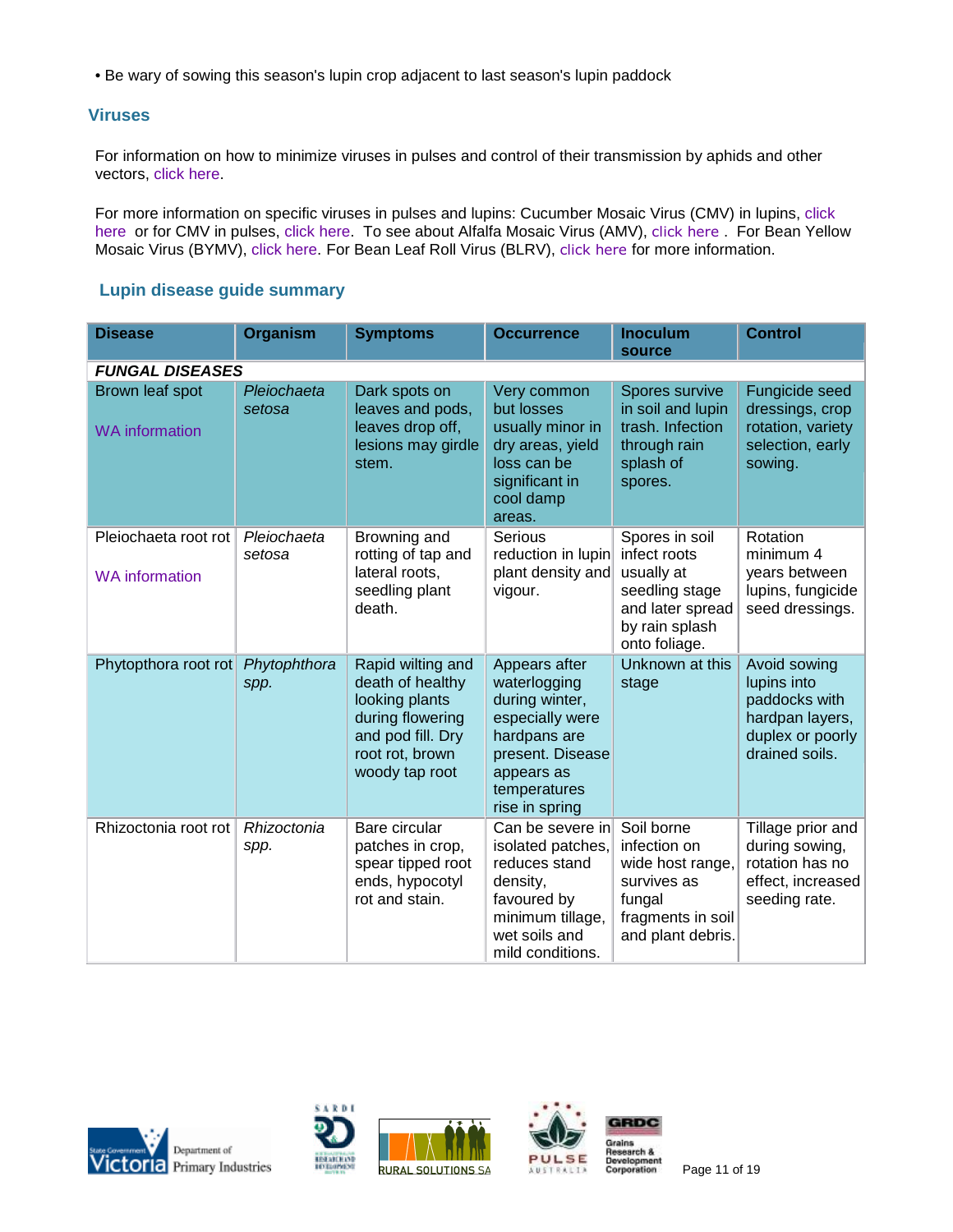| <b>Disease</b>                                                       | <b>Organism</b>                   | <b>Symptoms</b>                                                                                                                                                                                                                                                                                                                                                                                                                                                                                                                                                                                       | <b>Occurrence</b>                                                                                                                 | <b>Inoculum</b><br>source                                                                                                                                                          | <b>Control</b>                                                                                                                                                       |
|----------------------------------------------------------------------|-----------------------------------|-------------------------------------------------------------------------------------------------------------------------------------------------------------------------------------------------------------------------------------------------------------------------------------------------------------------------------------------------------------------------------------------------------------------------------------------------------------------------------------------------------------------------------------------------------------------------------------------------------|-----------------------------------------------------------------------------------------------------------------------------------|------------------------------------------------------------------------------------------------------------------------------------------------------------------------------------|----------------------------------------------------------------------------------------------------------------------------------------------------------------------|
| Phomopsis stem<br>blight                                             | Diaporthe<br>toxica               | <b>Generally few</b><br>Plants can<br>Infected seed<br>symptoms on live<br>become infected<br>can spread the<br>plants. Black<br>disease and<br>any time during<br>fungal fruiting<br>growth. Cool,<br>carryover the<br>bodies are<br>moist conditions<br>disease<br>embedded in<br>favour infection.<br>between<br>infected lupin<br>seasons. The<br>trash after<br>fungus also<br>harvest. Infected<br>survives on<br>seed is<br>infected trash.<br>discoloured.<br>Spores are<br><b>Toxins produced</b><br>spread by rain<br>in infected lupin<br>splash.<br>trash can poison<br>stock (lupinosis) |                                                                                                                                   |                                                                                                                                                                                    | <b>Resistant</b><br>varieties are<br>available. Be<br>wary of stock<br>grazing lupin<br>stubbles over<br>summer and<br>especially<br>following rains<br>over summer. |
| Anthracnose<br>more information                                      | Colletotrichum<br>gloeosporioides | Stems crook<br>over, pods and<br>leaves above<br>crook twist and<br>deform, dark<br>lesions with pale<br>centres on<br>leaves, stems<br>and pods.                                                                                                                                                                                                                                                                                                                                                                                                                                                     | Severe<br>infections can<br>result in<br>complete crop<br>failure.                                                                | Fungus survives<br>on infected seed<br>and lupin trash.<br>Disease is<br>spread within<br>the crop by<br>rainsplash of<br>spores, also<br>movement of<br>machinery and<br>animals. | Clean seed and<br>machinery, 4<br>year break<br>between lupins,<br>resistant<br>varieties,<br>fungicide seed<br>dressings.                                           |
| <b>VIRUS DISEASES</b>                                                |                                   |                                                                                                                                                                                                                                                                                                                                                                                                                                                                                                                                                                                                       |                                                                                                                                   |                                                                                                                                                                                    |                                                                                                                                                                      |
| <b>CMV</b><br>click here<br><b>WA information CMV)</b><br>and aphids | Cucumber<br>mosaic virus          | All growth after<br>infection is<br>dwarfed, leaflets<br>are yellowed and<br>bunched. Plants<br>stunted.<br>Persistent green<br>plants at harvest.                                                                                                                                                                                                                                                                                                                                                                                                                                                    | Early wide<br>spread infection<br>severely reduces<br>yield, minor<br>infections<br>prevent use of<br>harvested grain<br>as seed. | Seed borne<br>infection in<br>narrow leaf<br>lupin, Aphids<br>transmit the<br>disease within a<br>crop. Survives in<br>many legume<br>and weed<br>species                          | Sow clean seed,<br>use a seed test,<br>high sowing<br>rates and cereal<br>barriers around<br>crops reduce<br>aphid<br>transmission.                                  |
| <b>BYMV</b><br>click here                                            | Bean yellow<br>mosaic virus       | Brown streaks on<br>stem, shepherd<br>crook, pods<br>blackened and<br>flat, plants wilt<br>and die.                                                                                                                                                                                                                                                                                                                                                                                                                                                                                                   | Can be severe in<br>higher rainfall<br>areas, usually<br>transmitted from<br>pasture.                                             | Seed borne in<br>albus, aphid<br>spread in crop,.<br>Survives in<br>many legume<br>and weed<br>species                                                                             | High plant<br>density, cereal<br>barrier, control<br>weed and<br>volunteer lupins.                                                                                   |

To access anthracnose information for South Australian growers and marketers, [click here.](http://www.pir.sa.gov.au/pages/agriculture/field_crops/tech_inform/lupins/grow_lupins.htm:sectID=1859&tempID=1) For anthracnose Management for Victorian Grown Lupins: Five management strategies for reducing risk in Victorian crops, [click](http://www.pulseaus.com.au/crops/lupins/79/Anthracnose_management_in_Vic_lupins.pdf) [here](http://www.pulseaus.com.au/crops/lupins/79/Anthracnose_management_in_Vic_lupins.pdf) for PDF file.







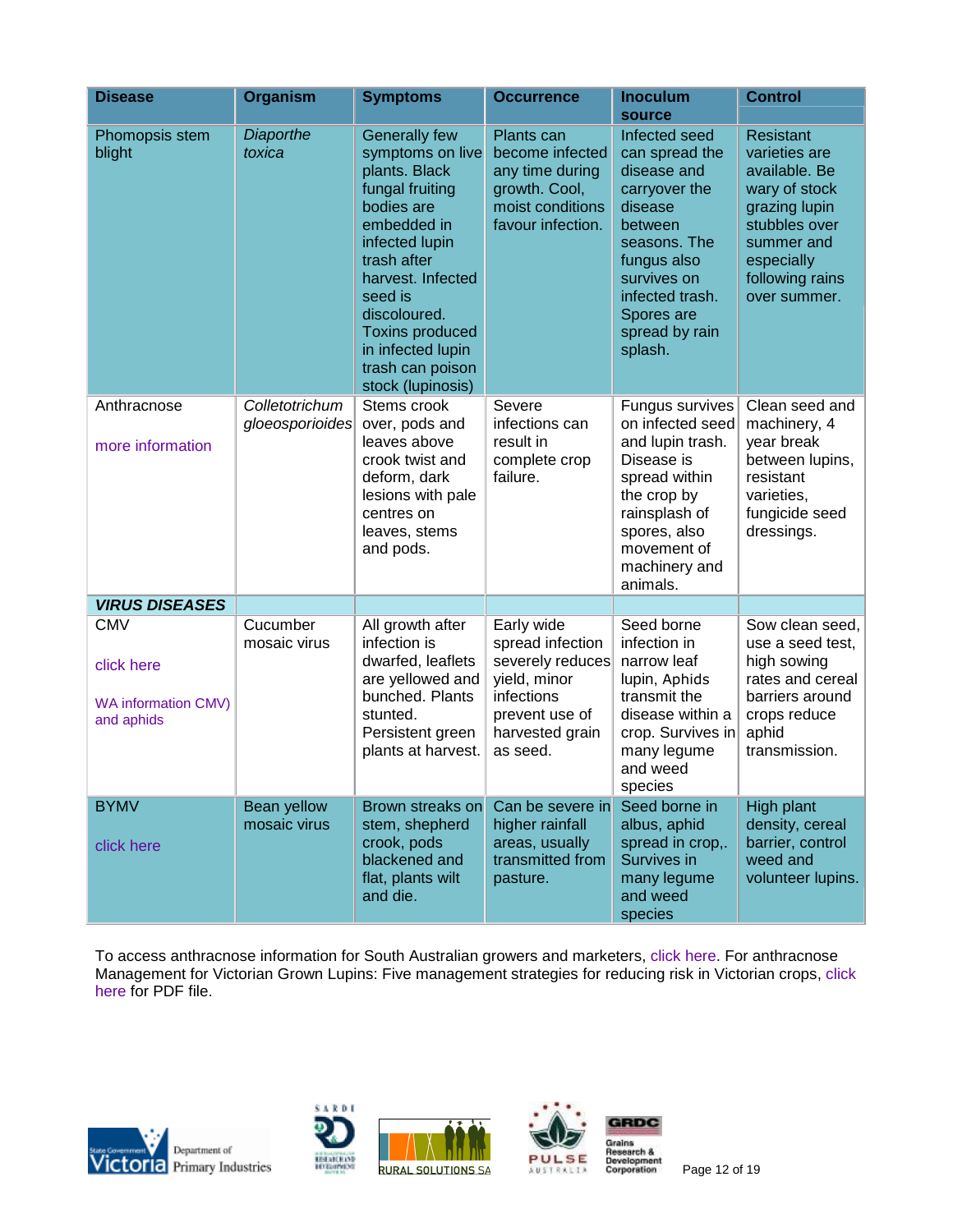| battery                                                                                                                                                                                                                                                                                                                                  | <b>The Company's Company</b>                                                                                                                                                                                                                                                                             |
|------------------------------------------------------------------------------------------------------------------------------------------------------------------------------------------------------------------------------------------------------------------------------------------------------------------------------------------|----------------------------------------------------------------------------------------------------------------------------------------------------------------------------------------------------------------------------------------------------------------------------------------------------------|
| _____<br>Cable - Franklin - In this - Milledge - In additional - In the<br><b>STATISTICS</b><br>W. Lod., W. Jr., Mint, M. Lod., I.<br>dark and at sects, more call -<br><b>FOR FUELER ASSESSED.</b><br><b>START CANADIES</b>                                                                                                             | to a construction of the first and<br><b>DTL 2000 RFL W</b><br>×<br>accompany of the Party West<br>the battled from 1 had at 40<br>the first and controls with the ability is absolute<br>a lan sinde sale provincia da alfantas<br>and and the company of the first of<br>come of them the price of the |
| <b>SALES OF SHIP</b><br>to the distribution company models. In-<br>an constitution of the constitution of<br>72.<br>13977<br>٠<br>-<br>w<br>--                                                                                                                                                                                           | 186. IL M. 204. 24<br>as in the growing of theme.<br><b>SETV</b><br>better that article the priced<br><b>SERVICE STATES</b><br>---<br>and the company's a<br>--                                                                                                                                          |
| as condition accounts<br><b>Greins</b><br>-------<br>State of the second time, and<br>the sale property the commit-                                                                                                                                                                                                                      | _<br>$\sim$<br>__<br>--<br>---<br>-<br>--<br>--                                                                                                                                                                                                                                                          |
| $\sim$<br>Associated and a company of the second<br>the product of the control of the product of the product<br>by and of their to the mode of the students<br>and we closed the far integrity we -<br>and an exact select the de-<br><b>NAME OF BRIDE</b><br>. .<br>an said of<br><b>Way Yoursell</b><br>that there are maded to secret | on the state that the property<br>the control of the control of the con-<br>company searcher strategy in these<br>Children County County of a<br>the age from the R. St. as at 10 P. St.<br>through the control of the con-<br>and the control of the control of the                                     |

For information on 'Pulse seed treatment and foliar fungicides' [click here.](http://www.pulseaus.com.au/crops/faba_beans/394/Pulse seed and foliar fungicide treatments May 2006.pdf)



For South Australia, refer to latest *Field crops disease spraying chart*. Available for purchase from Rural Solutions SA Roseworthy Information Centre are: Freecall: 1800 356 446 [www.ruralsolutions.sa.gov.au](http://www.ruralsolutions.sa.gov.au/) .

For the latest information on permits and registrations in pulses visit the Pulse Australia site at [http://www.pulseaus.com.au](http://www.pulseaus.com.au/) or

<http://services.apvma.gov.au/PubcrisWebClient> (registrations)

<http://www.apvma.gov.au/permits/permits.shtml> (permits)

# **PESTS**

# **Establishment pests: Redlegged Earth Mite (** *Halotydeus destructor* **) and Blue Oat Mite (** *Penthaleus major* **).**

Problems are likely to be worse in crops following pasture. Severe infestations can kill seedlings. Watch crops closely at emergence. Redlegged Earth Mite and Blue Oat Mite feed on the sap of leaves which mottle, then turn white or silvery.

Use of a registered, bare earth insecticide post sowing, will protect germinating seedlings when most vulnerable. Seed treatments work best when mites are active during germination yet numbers are not too high.

Monitor young crops weekly. Inspect plants in 0.5 m of crop row at 10 different sites within the crop. Weather conditions affect mite activity. If weather is fine, estimate the numbers per leaf, if cold and cloudy estimate the numbers per 100 cm  $2$  (10 cm x 10 cm) around the base of the plants. Repeat this at 10 sites within the crop. Mite damage is typically greater around the edge of paddocks, where there is higher pressure from mites invading from outside the paddock. An average of 50 mites per area warrants spraying.

## **Lucerne Flea (** *Penthaleus major* **)**

Lucerne Flea remove the upper surface of the leaf leaving transparent windows. Leaves may wilt and shrivel. Protect crops by treating seed with insecticide the day before sowing or by spraying infected crops. Border spraying can protect new crop from mites migrating from surrounding pastures.







Page 13 of 19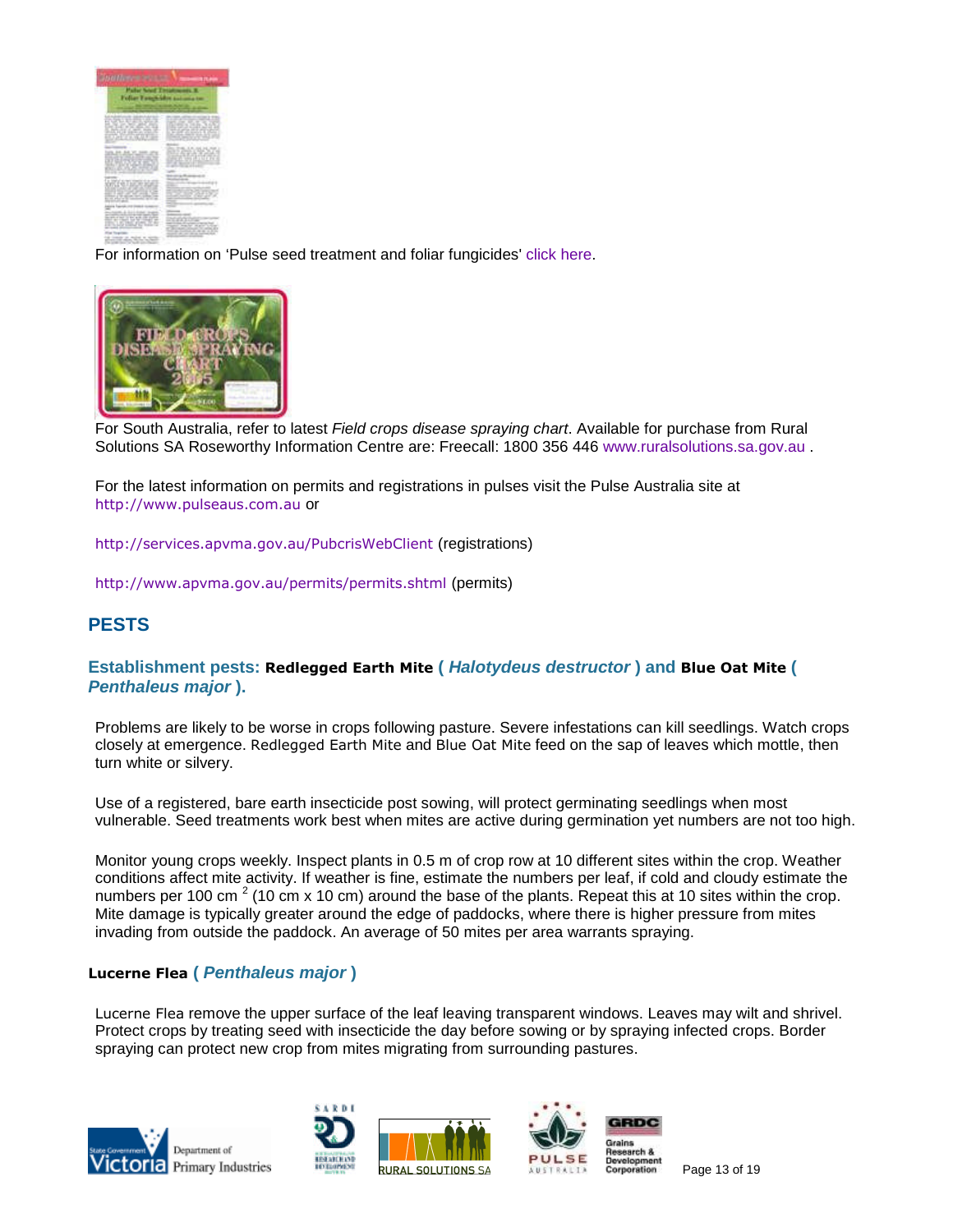# **Native Budworm (** *Helicoverpa punctigera* **)**

The caterpillars burrow into pods, reduce yield and downgrade seed. Moths lay eggs from August to November on flower buds, flowers, young pods and leaves. Hatching occurs in 3-5 days in warmer conditions and 6-16 days in cooler weather. Check for caterpillars using a sweep-net twice a week during flowering and podding. Spray when more than 10 caterpillars per 10 sweeps (10/m<sup>2</sup> by plant sampling) are caught. For more information [click here.](http://www.dpi.vic.gov.au/dpi/nreninf.nsf/9e58661e880ba9e44a256c640023eb2e/2e595abbd6a378a7ca256f0e0023f6b0/$FILE/AG0417.pdf)

For information on lesser budworm (*Heliothis punctifera)*, [click here](http://www.sardi.sa.gov.au/pages/ento/pasture_crop_pests/budworm.htm:sectID=211&tempID=1)

# **Snails**

"*Bash 'Em, Burn 'Em, Bait 'Em: Integrated snail management in crops and pastures*". This colour manual produced by SARDI contains information about snail lifecycle and habits as well as practical guidelines on preventing grain contamination, harvester modifications and cleaning options. It includes a section on the fly biocontrol agent being released in S.A.



**Available from the Roseworthy information centre on 1800 356 446 and costs \$20 (GST inclusive) plus \$5 postage and handling.** See also [more information](http://www.sardi.sa.gov.au/pages/ento/pasture_crop_pests/broad_snail.htm:sectID=211&tempID=1#Snail%20Manual)



For South ausytalia, refer to latest *Insect spraying chart field crops and pastures* Available for purchase from Rural Solutions SA Roseworthy Information Centre are: Freecall: 1800 356 446 [www.ruralsolutions.sa.gov.au](http://www.ruralsolutions.sa.gov.au/)

For WA information about aphids on lupins, [click here.](http://www.agric.wa.gov.au/pls/portal30/docs/FOLDER/IKMP/PW/INS/PP/GC/F04499.PDF)

# **HARVESTING**

## **Timing**

Harvest as soon as the crop is mature and moisture is 14%. Lupins can be harvested with conventional headers, but care and timing are important. Most harvesting losses are caused by shattering, pod loss or whole plants passing under the comb. Open front machines handle heavy crops, but allow some pod loss in light crops. Closed front machines can have feeding problems in heavy crops, even when the fingers are spaced.

Harvest can begin as soon as the last seeds have turned yellow inside the seed coat (cotyledon). At this stage the pods are brown but the stems may still be green. Set a low thresher speed (500 to 600 rpm) and an open concave (15 to 18 mm).

Grain to be kept for seed should be harvested first to ensure good germination. Germination rates are better if the seed has a moisture level above 11.5% at harvest. Do not store seed harvested at above 13.5% moisture in a steel silo. The Marconi moisture meter, set on the wheat scale, gives a reading about one percentage point higher than the actual lupin moisture content for readings of 9 to 13%.









Page 14 of 19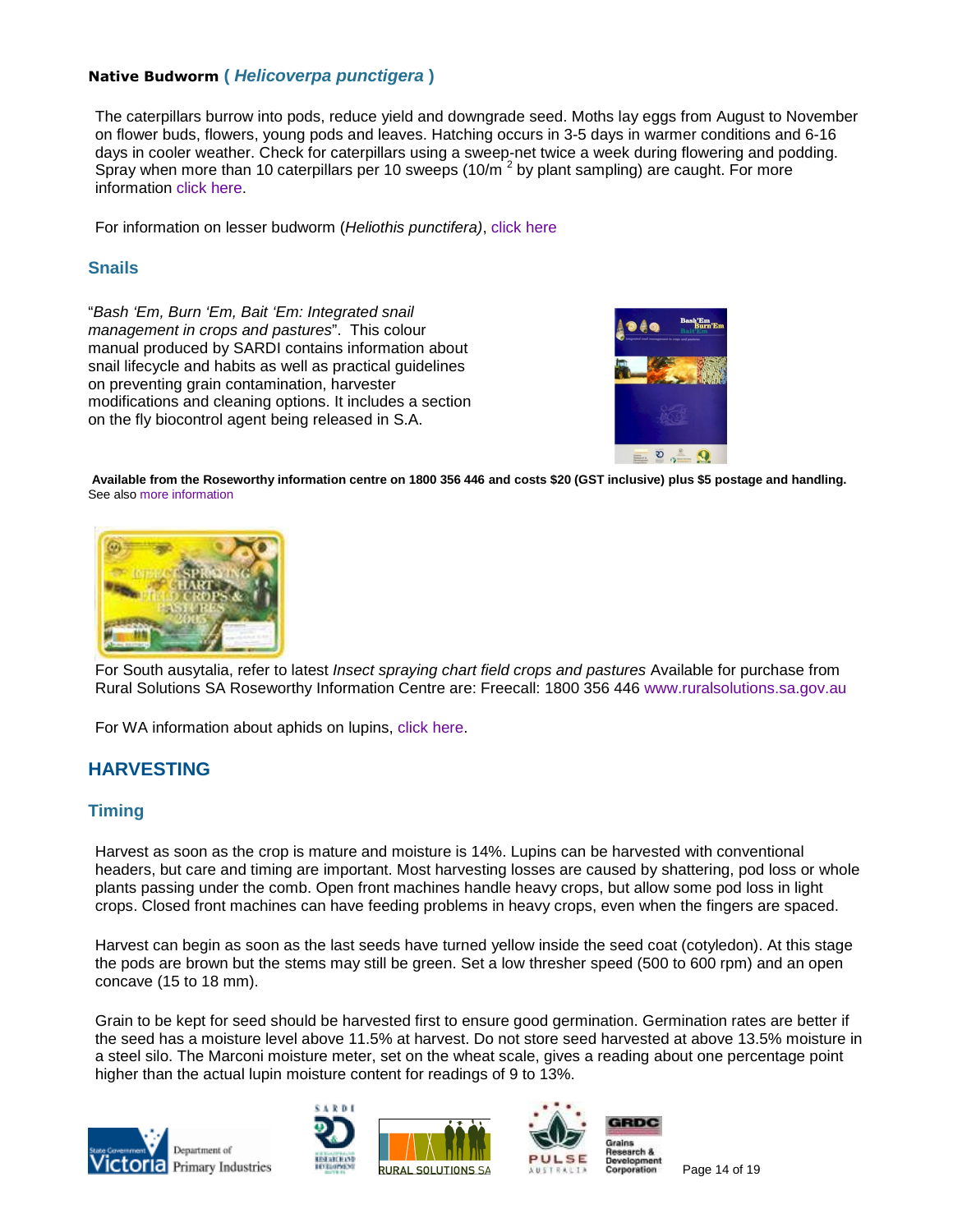If harvest is delayed, the plants dry quickly and only harvesting in cool conditions when the plants are less brittle can reduce physical losses.

## **Windrowing**

Windrowing will reduce shattering losses when it is known that harvest will be considerably delayed. Losses will still be greater than when harvesting straight after maturity. Windrowing is effective in short or weedy crops. Commence windrowing when the cotyledon colour of the seeds in the primary pods is turning from green to yellow.

Grain losses at harvest from either the header front or over the back of the header can be calculated by averaging a number of seed counts from with one square metre using the following formula:

Seed loss (kg/ha) = No. seeds per sq. m X seed wt (g per 100 seeds)  $\div$  10



'Windrowing and desication of pulses' GRDC Hi-Grain update 2003, click here..

## **Grain storage**

Rats and mice can be a problem in grain stored on the farm in bags or hessian silos. Weevils are not usually a problem during short-term storage, but can damage grain that is cracked, has split seeds or has been damaged by seed borers.

## **MARKETING**

Prices for lupins have been relatively high in recent years, based on the domestic demand over the last few years. The majority of the eastern states lupin crop is sold into the local domestic market, principally for feeding ruminants. There has often tended to be a price advantage from storing lupins on farm or in a wharehouse facility to market them after harvest.

Lupin grain entering Victoria from South Australia must have either:

- PIRSA documentation proving it is free of anthracnose, or
- be marketed to specific DPI approved end-users, and be transported by accredited agencies under strict protocols and specific transport routes.

For an update on the conditions of lupin movement between SA and Victoria, [click here](http://www.pir.sa.gov.au/byteserve/agriculture/field_crops/tech_inform/lupins/cond_lupins.pdf)

For an up to date list of Lupin traders and their contact details visit the Pulse Australia website <http://www.pulseaus.com.au/crops/lupins>







Page 15 of 19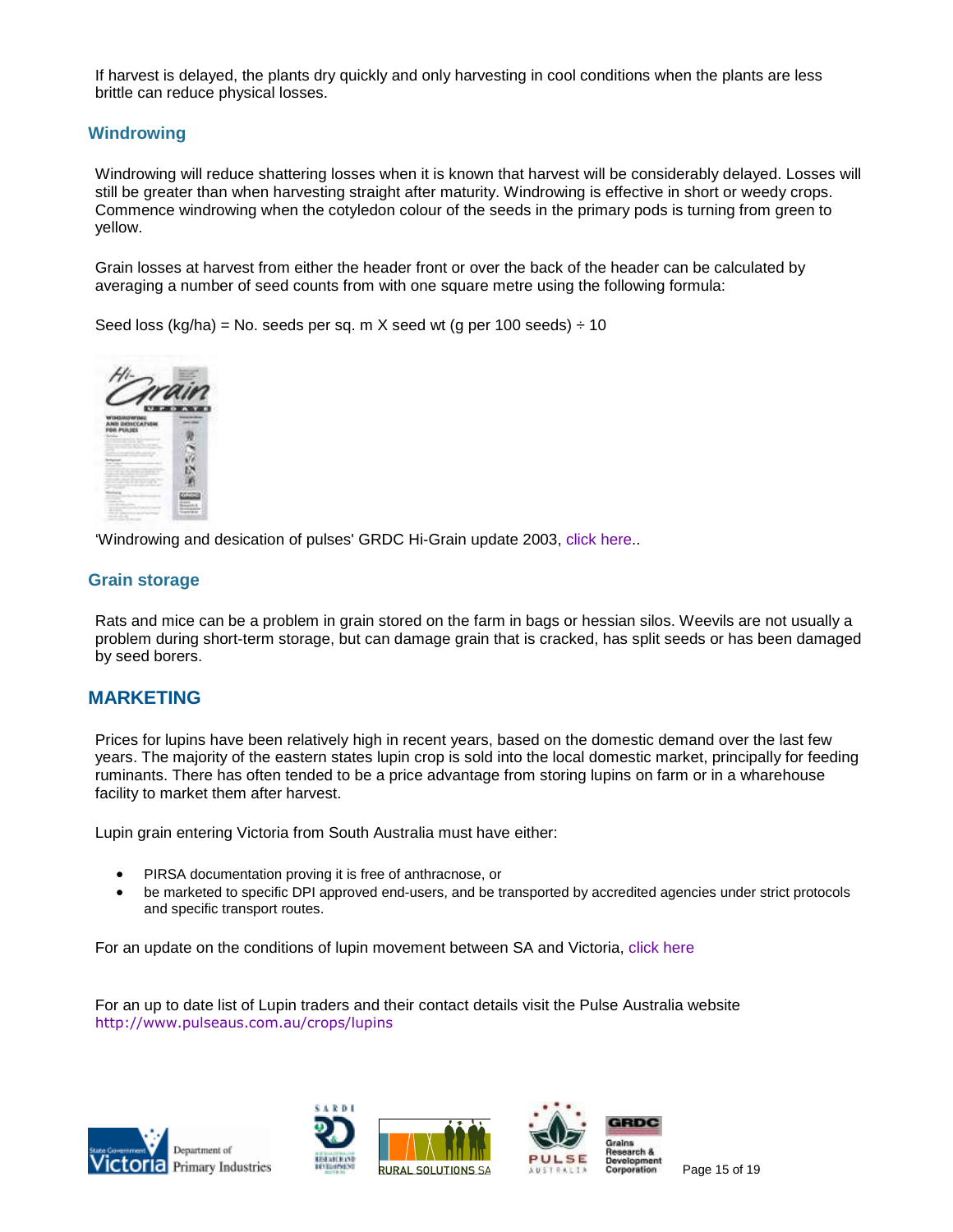# **Receival standards**

## **Narrow leafed, farmer dressed Lupin receival standard**

|                                                       | <b>Maximum</b><br>moisture<br>content (%) | <b>Minimum</b><br>purity (%) | <b>Maximum</b><br>defective<br>plus poor<br>colour (%) | <b>Screen size</b><br>for<br>defective<br>(mm)                     | Poor colour<br>maximum<br>$(\%)$ | Foreign<br>material<br>maximum<br>in total $(\%)$ |
|-------------------------------------------------------|-------------------------------------------|------------------------------|--------------------------------------------------------|--------------------------------------------------------------------|----------------------------------|---------------------------------------------------|
| <b>Narrow</b><br>leafed lupin<br>receival<br>standard | 14                                        | 97                           | 7                                                      |                                                                    | See footnote                     | 3                                                 |
| <b>Albus lupin</b><br>receival<br>standard            | 14                                        | 97                           | 5                                                      | 6.75 round                                                         | 1, plus see<br>footnote          | 3                                                 |
|                                                       | <b>Unmillable</b><br>material<br>maximum  | <b>Snail</b><br>maximum      | <b>Insect</b><br>maximum                               | Nominated weed seed maximums<br>(maximums for each type)           |                                  |                                                   |
| <b>Narrow</b><br>leafed lupin                         | 0.5                                       | 1 per 200g                   | 15 per 200g                                            | See footnote for weeds and amounts allowable<br>2% max wild radish |                                  |                                                   |
| receival<br>standard                                  | $(0.3%$ soil)                             |                              |                                                        |                                                                    |                                  |                                                   |

## **Definitions:**

*Defective grain:* includes cotyledons that are broken, grain that is heat damaged, hail damaged, insect damaged, shrivelled, split, chipped, sprouted, affected by mould (field or storage). Includes pods that contain lupins, whether broken or unbroken and loose seed coat. No screen size applies now. Phomopsis infected grain maximum 17 per 200g and bitter types 2 per 200g maximum.

*Foreign material:* includes unmillable material and all foreign vegetable matter (includes cereals, Wild Oats, oilseeds, other legumes and weed seeds not otherwise specified). Wild Radish maximum is 2%.

*Unmillable material:* includes soil, stones, metal and non-vegetable matter.

## *Nominated foreign weed examples:*

Type 1 (4 per 200g): three *-cornered* jack

Type *2:* (nil per 200g): wild garlic, coriander and any other tainting agents.

Type 3a (1 per 200g in total): Bathurst burr, caltrop.

Type 3b (2 per 200g total): vetches (tares).

Type 3c (4 per 200g total): heliotrope.

Type 4a (10 per 200g total): cut leaf mignonette, melilotus (if no taint *)* nightshades, skeleton weed, variegated thistle*,*.

Type 5 (20 per 200g in total): knapweed, salvation jane

Type 6 (5 seeds/5 pods total per 200g) medic pods, marshmallow pods, saffron thistle, wild radish pods

Type 7a (10 seeds per 200g total): other pulses.







Page 16 of 19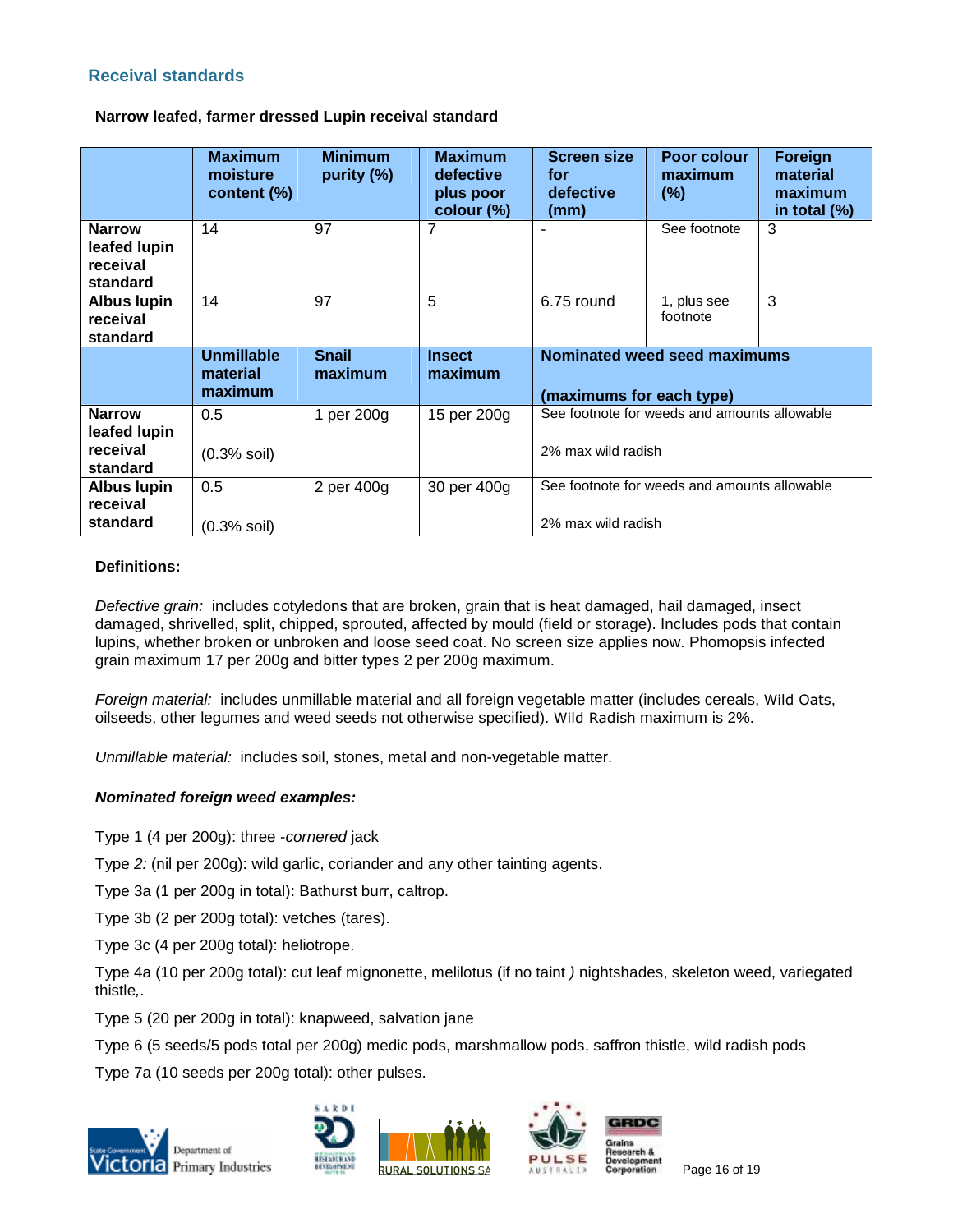Type 7b (10 seeds per 200g total): cereals, turnip weed, bindweed.

Type 7c (1 seed in total per 200g): safflower, sunflower.

Type 8 (100 seeds per 200g): bellvine.

Small foreign seeds (0.6% by weight): amsinkia, canola, charlock, marshmallow seeds, hedge mustard, etc.

See pulse receival and export standards at [www.pulseaus.com.au/standards/](http://www.pulseaus.com.au/standards/)

# **Grazing stubbles**

Graze stubbles as soon as possible after harvest. The risk of lupinosis after harvest is in proportion to the amount of phomopsis infection on the stem. Resistant varieties become increasingly likely to cause lupinosis towards autumn. Lupinosis risk increases following autumn rains or if only stubble remains because all the grain has been consumed. Lupinosis risk is also higher in successive lupin crops in the rotation, especially if the lupin crops are consecutive or if lupins are close in the rotation with minimal break between.

# **FURTHER INFORMATION**

Grain Legume Handbook and its 2006 updates. (The Grain Legume Handbook Committee)

The dedicated lupin web site, [http://www.lupins.org](http://www.lupins.org/) for information extensive national and international information on all aspects of lupins.

Topcrop lupin paddock recording card [click here](http://topcrop.grdc.com.au/statesites/vic/pubs/pdfs/card_lupins.pdf)

Checklist for a successful Lupin crop [click here](http://topcrop.grdc.com.au/statesites/vic/pubs/pdfs/lupins_check.pdf)

To identify early growth stages in lupins, [click here](http://topcrop.grdc.com.au/statesites/vic/pubs/pdfs/growth.pdf)



*Guide to the key pests of Pulses* [click here.](http://topcrop.grdc.com.au/statesites/vic/pubs/pdfs/insects_pulses.pdf)



*Pulse & Canola - Frost Identification: The back pocket guide (Bulletin 4401)* (TOPCROP Australia, Grains Research and Development Corporation) Free from some local DPI offices and Ground Cover Direct Free phone 1800110044 fax 1800009988.







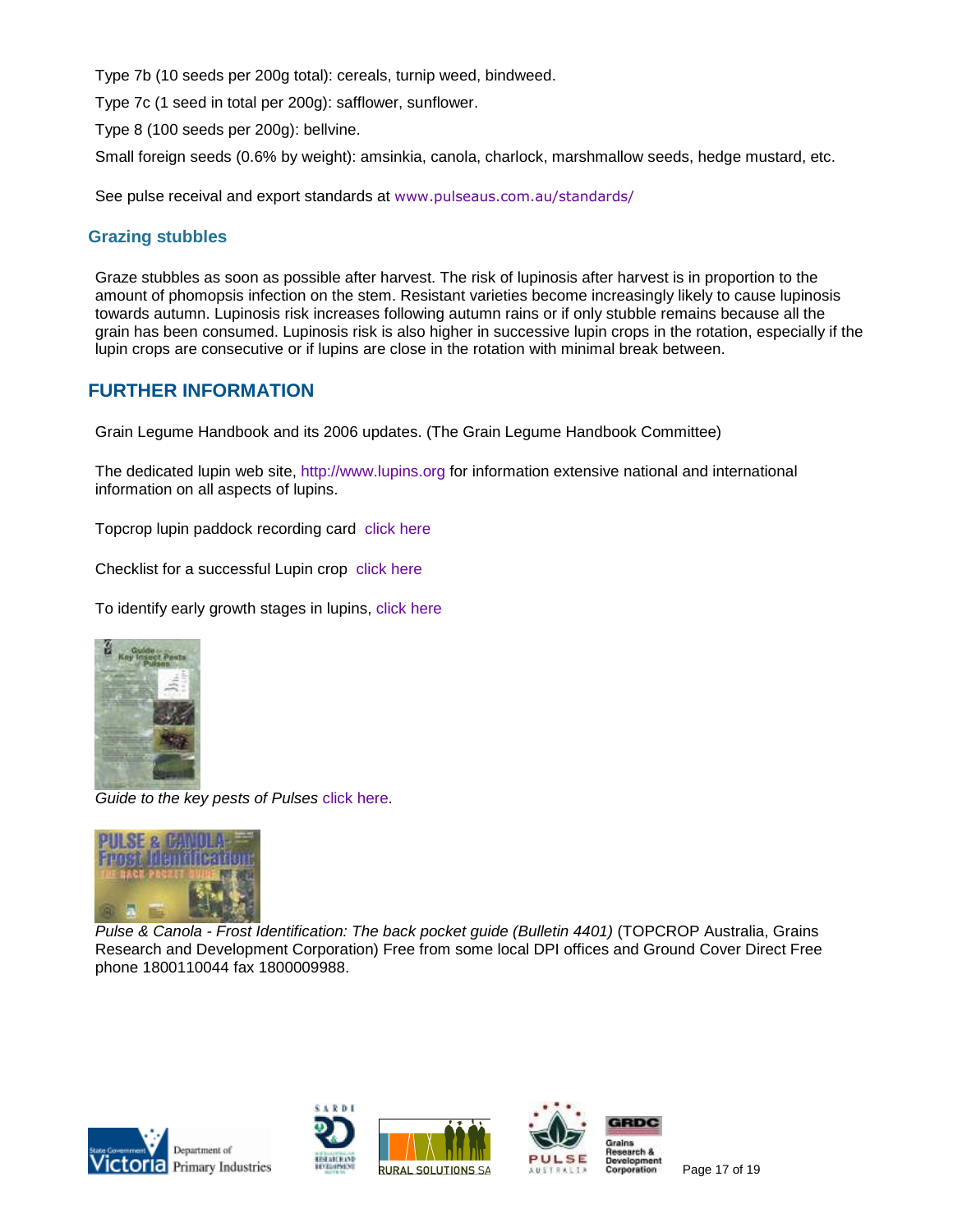

Wurst M. et al (2002) *Winter Pulse Disorders: The ute guide* (Primary Industries and Resources SA) For sale through some local DPI offices and Ground Cover Direct Free phone 1800110044 fax 1800009988.

# **COMPILATION**

Wayne Hawthorne, Pulse Australia, Naracoorte, SA and Wendy Bedggood, DPI Horsham, Vic.

# **ACKNOWLEDGMENTS**

#### **Department of Primary Industries, Victoria**

Angela Clough DPI – Ballarat

Ivan Mock DPI – Walpep

Kurt Lindbeck DPI - Horsham

# **Primary Industries and Resources SA**

Jim Egan SARDI – Port Lincoln

John Hannay PIRSA - Nuriootpa

Tom Yeatman Rural Solutions SA - Clare.

#### **Pulse Australia**

Wayne Hawthorne Pulse Australia – Naracoorte

## **Grains Research and Development Corporation**

A considerable part of the research leading to this publication has been funded by GRDC









Page 18 of 19